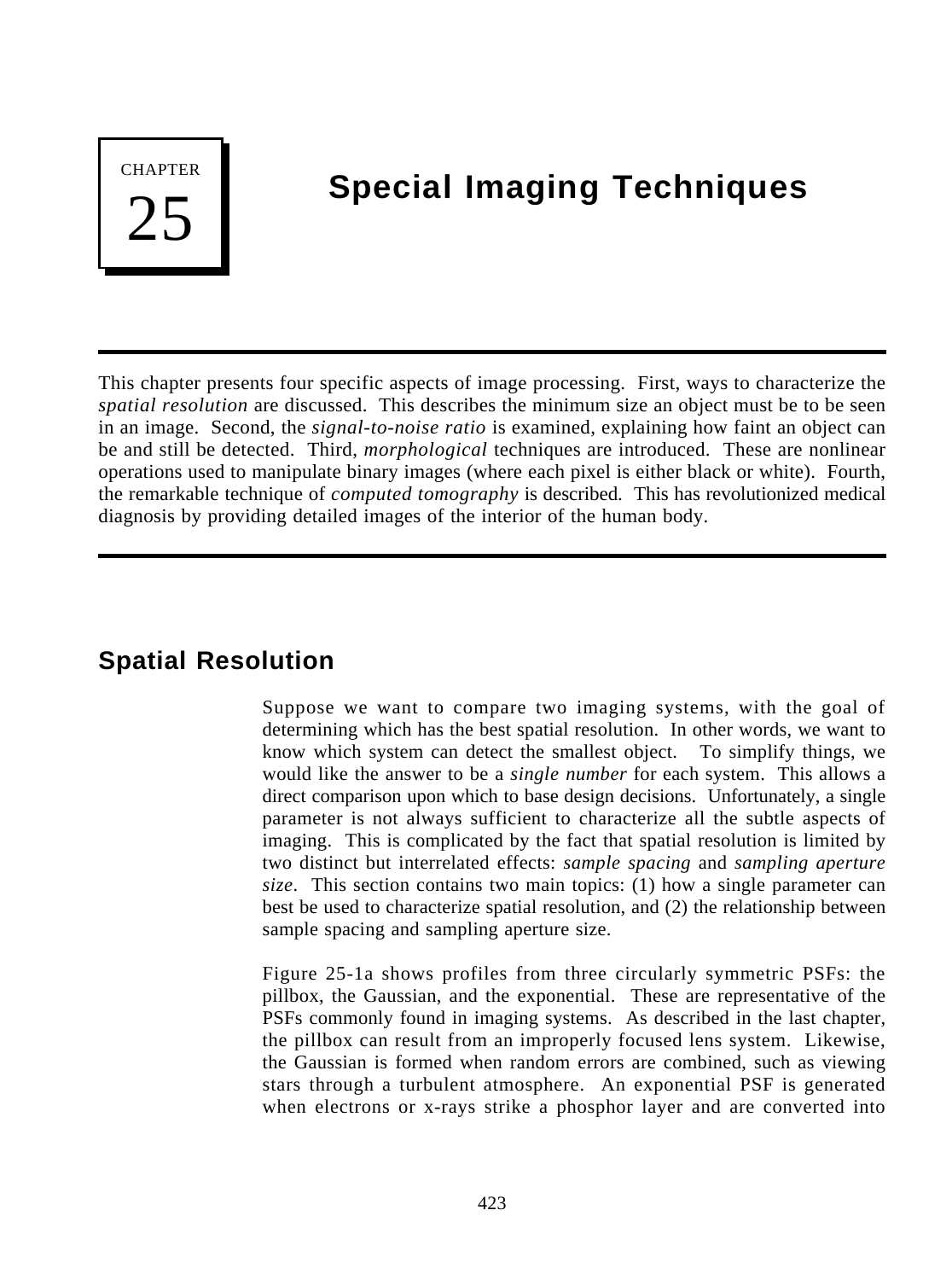

FIGURE 25-1 FWHM versus MTF. Figure (a) shows profiles of three PSFs commonly found in imaging systems: (P) pillbox, (G) Gaussian, and (E) exponential. Each of these has a FWHM of one unit. The corresponding MTFs are

light. This is used in radiation detectors, night vision light amplifiers, and CRT displays. The exact shape of these three PSFs is not important for this discussion, only that they broadly represent the PSFs seen in real world applications.

The PSF contains complete information about the spatial resolution. To express the spatial resolution by a single number, we can ignore the *shape* of the PSF and simply measure its *width*. The most common way to specify this is by the Full-Width-at-Half-Maximum (FWHM) value. For example, all the PSFs in (a) have an FWHM of 1 unit.

Unfortunately, this method has two significant drawbacks. First, it does not match other measures of spatial resolution, including the subjective judgement of observers viewing the images. Second, it is usually very difficult to directly measure the PSF. Imagine feeding an impulse into an imaging system; that is, taking an image of a very small white dot on a black background. By definition, the acquired image will be the PSF of the system. The problem is, the measured PSF will only contain a few pixels, and its contrast will be low. Unless you are very careful, random noise will swamp the measurement. For instance, imagine that the impulse image is a  $512\times512$  array of all zeros except for a single pixel having a value of 255. Now compare this to a normal image where all of the  $512\times512$  pixels have an average value of about 128. In loose terms, the signal in the impulse image is about 100,000 times weaker than a normal image. No wonder the signal-to-noise ratio will be bad; there's hardly any signal!

A basic theme throughout this book is that signals should be understood in the domain where the information is encoded. For instance, audio signals should be dealt with in the frequency domain, while image signals should be handled in the spatial domain. In spite of this, one way to measure image resolution is by looking at the *frequency response*. This goes against the fundamental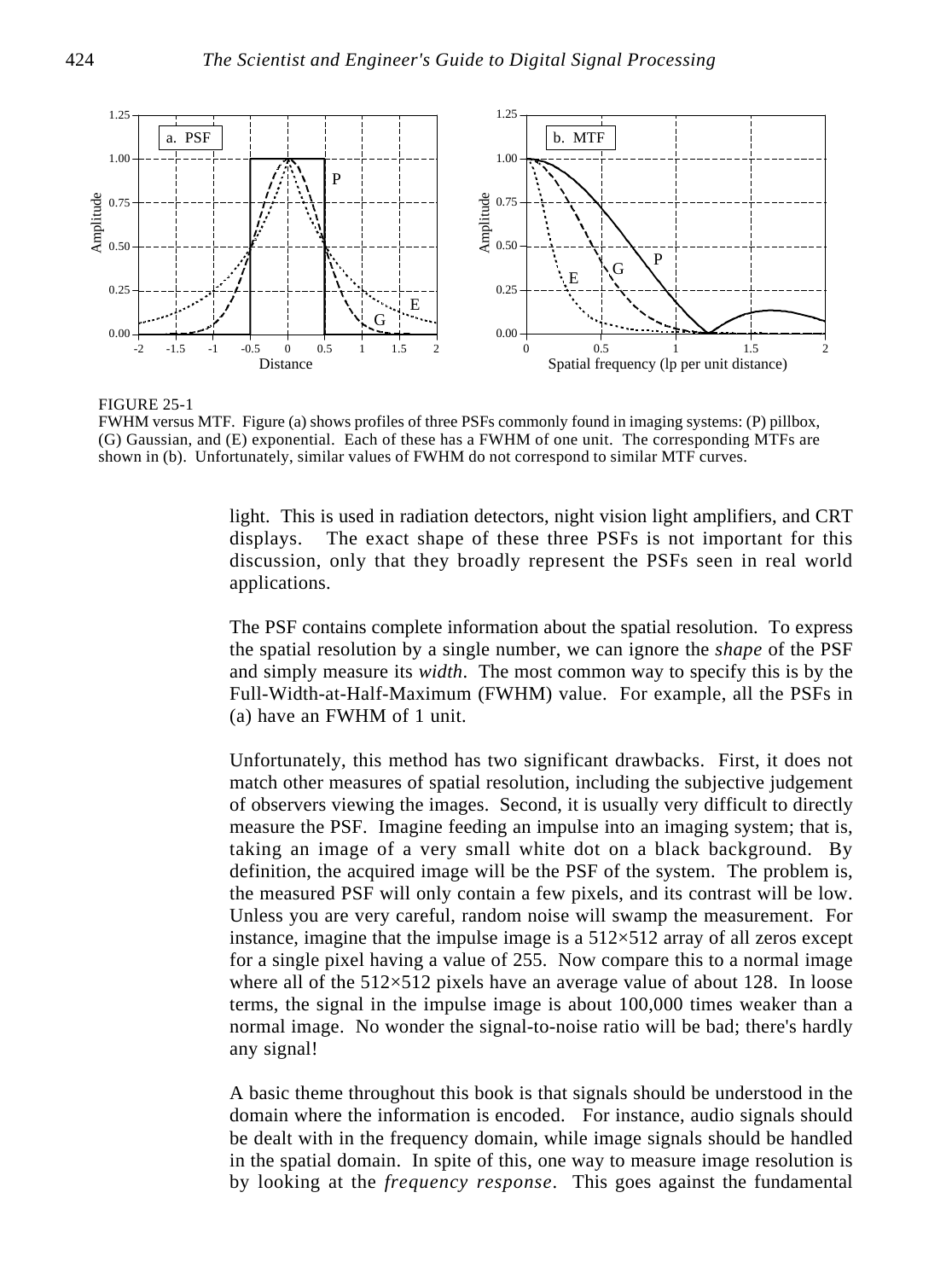philosophy of this book; however, it is a common method and you need to become familiar with it.

Taking the two-dimensional Fourier transform of the PSF provides the twodimensional frequency response. If the PSF is circularly symmetric, its frequency response will also be circularly symmetric. In this case, complete information about the frequency response is contained in its profile. That is, after calculating the frequency domain via the FFT method, columns 0 to *N*/2 in row 0 are all that is needed. In imaging jargon, this display of the frequency response is called the **Modulation Transfer Function (MTF)**. Figure 25-1b shows the MTFs for the three PSFs in (a). In cases where the PSF is not circularly symmetric, the entire two-dimensional frequency response contains information. However, it is usually sufficient to know the MTF curves in the vertical and horizontal directions (i.e., columns 0 to *N*/2 in row 0, and rows 0 to *N*/2 in column 0). Take note: this procedure of extracting a row or column from the two-dimensional frequency spectrum is *not* equivalent to taking the one-dimensional FFT of the profiles shown in (a). We will come back to this issue shortly. As shown in Fig. 25-1, similar values of FWHM do not correspond to similar MTF curves.

Figure 25-2 shows a **line pair gauge**, a device used to measure image resolution via the MTF. Line pair gauges come in different forms depending on the particular application. For example, the black and white pattern shown in this figure could be directly used to test video cameras. For an x-ray imaging system, the ribs might be made from lead, with an x-ray transparent material between. The key feature is that the black and white lines have a closer spacing toward one end. When an image is taken of a line pair gauge, the lines at the closely spaced end will be blurred together, while at the other end they will be distinct. Somewhere in the middle the lines will be just barely separable. An observer looks at the image, identifies this location, and reads the corresponding resolution on the calibrated scale.

#### FIGURE 25-2

Line pair gauge. The line pair gauge is a tool used to measure the resolution of imaging systems. A series of black and white ribs move together, creating a continuum of spatial frequencies. The resolution of a system is taken as the frequency where the eye can no longer distinguish the individual ribs. This example line pair gauge is shown several times larger than the calibrated scale indicates.

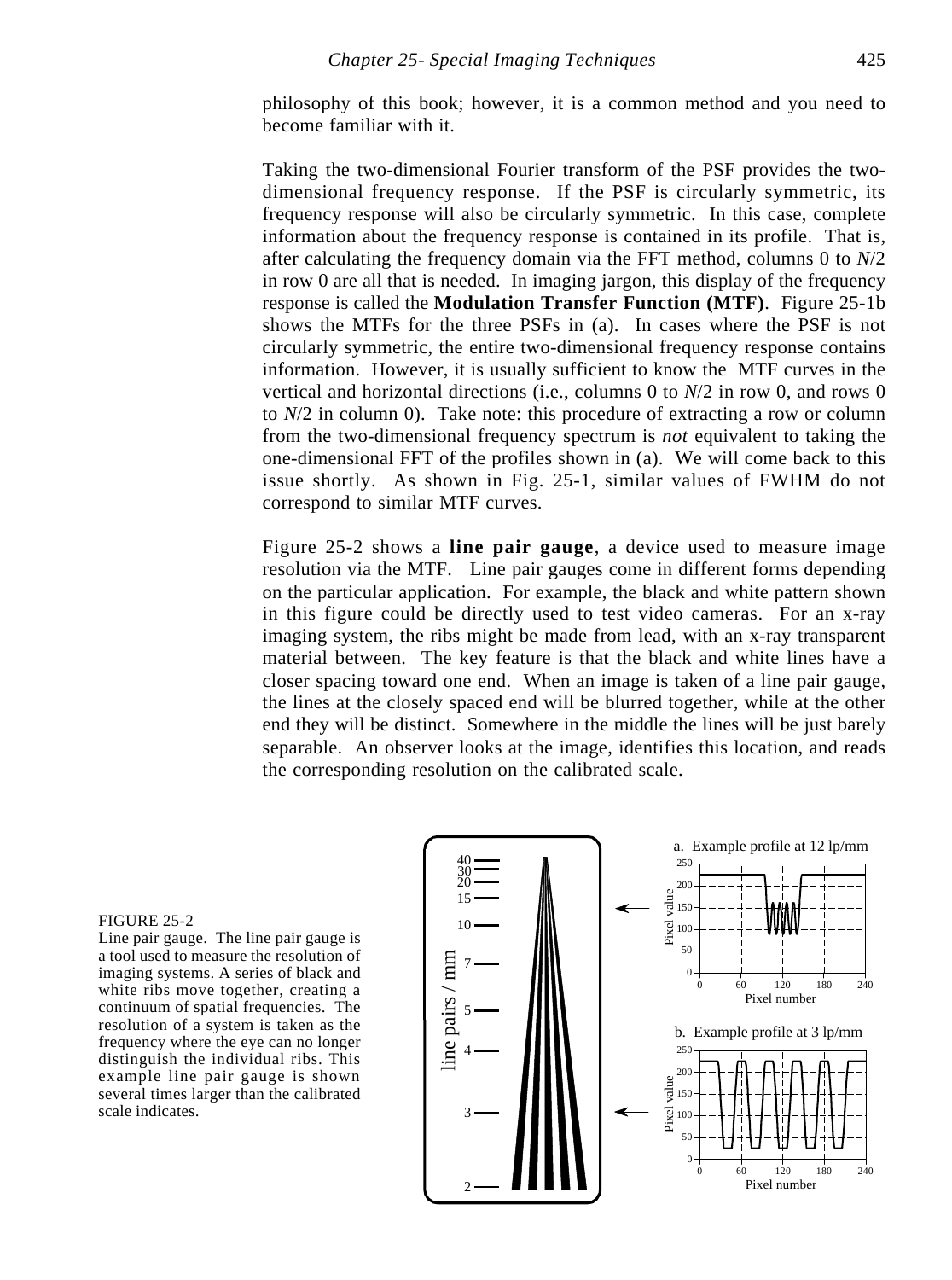The *way* that the ribs blur together is important in understanding the limitations of this measurement. Imagine acquiring an image of the line pair gauge in Fig. 25-2. Figures (a) and (b) show examples of the profiles at low and high spatial frequencies. At the low frequency, shown in (b), the curve is flat on the top and bottom, but the edges are blurred, At the higher spatial frequency, (a), the *amplitude* of the modulation has been reduced. This is exactly what the MTF curve in Fig. 25-1b describes: higher spatial frequencies are reduced in amplitude. The individual ribs will be distinguishable in the image as long as the amplitude is greater than about 3% to 10% of the original height. This is related to the eye's ability to distinguish the low contrast difference between the peaks and valleys in the presence of image noise.

A strong advantage of the line pair gauge measurement is that it is simple and fast. The strongest disadvantage is that it relies on the human eye, and therefore has a certain subjective component. Even if the entire MTF curve is measured, the most common way to express the system resolution is to quote the frequency where the MTF is reduced to either 3%, 5% or 10%. Unfortunately, you will not always be told which of these values is being used; product data sheets frequently use vague terms such as "limiting resolution." Since manufacturers like their specifications to be as good as possible (regardless of what the device actually does), be safe and interpret these ambiguous terms to mean 3% on the MTF curve.

A subtle point to notice is that the MTF is defined in terms of *sine* waves, while the line pair gauge uses *square* waves. That is, the ribs are uniformly dark regions separated by uniformly light regions. This is done for manufacturing convenience; it is very difficult to make lines that have a sinusoidally varying darkness. What are the consequences of using a square wave to measure the MTF? At high spatial frequencies, all frequency components but the fundamental of the square wave have been removed. This causes the modulation to appear sinusoidal, such as is shown in Fig. 25-2a. At low frequencies, such as shown in Fig. 25-2b, the wave appears square. The fundamental sine wave contained in a square wave has an amplitude of  $4/\pi$  = 1.27 times the amplitude of the square wave (see Table 13-10). The result: the line pair gauge provides a slight overestimate of the true resolution of the system, by starting with an effective amplitude of more than pure black to pure white. Interesting, but almost always ignored.

Since square waves and sine waves are used interchangeably to measure the MTF, a special terminology has arisen. Instead of the word "cycle," those in imaging use the term **line pair** (a dark line next to a light line). For example, a spatial frequency would be referred to as *25 line pairs per millimeter*, instead of *25 cycles per millimeter*.

The width of the PSF doesn't track well with human perception and is difficult to measure. The MTF methods are in the *wrong domain* for understanding how resolution affects the encoded information. Is there a more favorable alternative? The answer is yes, the **line spread function (LSF)** and the **edge response**. As shown in Fig. 25-3, the line spread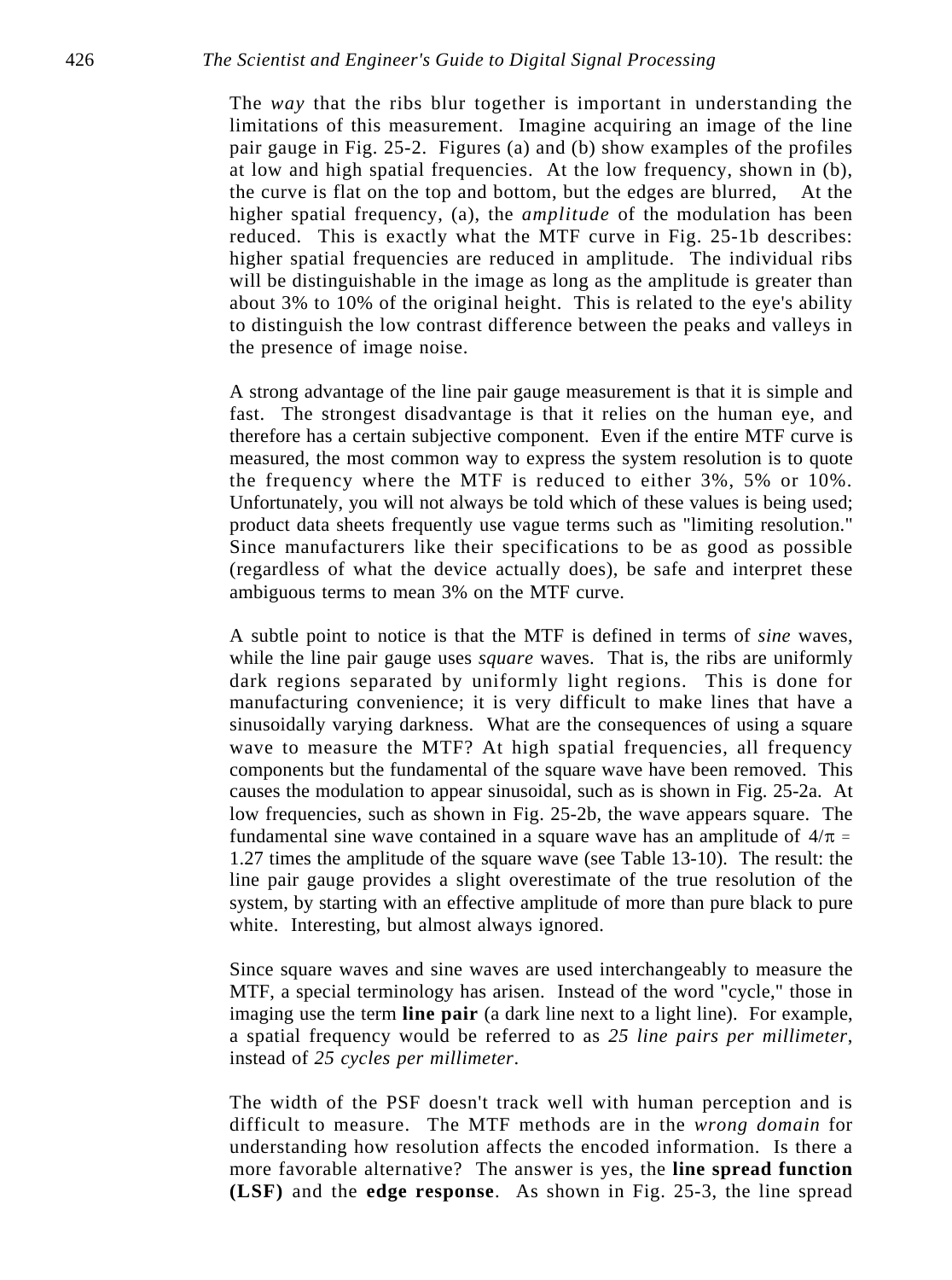

FIGURE 25-3

Line spread function and edge response. The line spread function (LSF) is the derivative of the edge response. The width of the LSF is usually expressed as the Full-Width-at-Half-Maximum (FWHM). The width of the edge response is usually quoted by the 10% to 90% distance.

function is the response of the system to a thin line across the image. Similarly, the edge response is how the system responds to a sharp straight discontinuity (an edge). Since a line is the derivative (or first difference) of an edge, the LSF is the derivative (or first difference) of the edge response. The single parameter measurement used here is the distance required for the edge response to rise from 10% to 90%.

There are many advantages to using the edge response for measuring resolution. First, the measurement is in the same form as the image information is encoded. In fact, the main reason for wanting to know the resolution of a system is to understand how the edges in an image are *blurred*. The second advantage is that the edge response is simple to measure because edges are easy to generate in images. If needed, the LSF can easily be found by taking the first difference of the edge response.

The third advantage is that all common edges responses have a similar shape, even though they may originate from drastically different PSFs. This is shown in Fig. 25-4a, where the edge responses of the pillbox, Gaussian, and exponential PSFs are displayed. Since the shapes are similar, the 10%-90% distance is an excellent single parameter measure of resolution. The fourth advantage is that the MTF can be directly found by taking the one-dimensional FFT of the LSF (unlike the PSF to MTF calculation that must use a twodimensional Fourier transform). Figure 25-4b shows the MTFs corresponding to the edge responses of (a). In other words, the curves in (a) are converted into the curves in (b) by taking the first difference (to find the LSF), and then taking the FFT.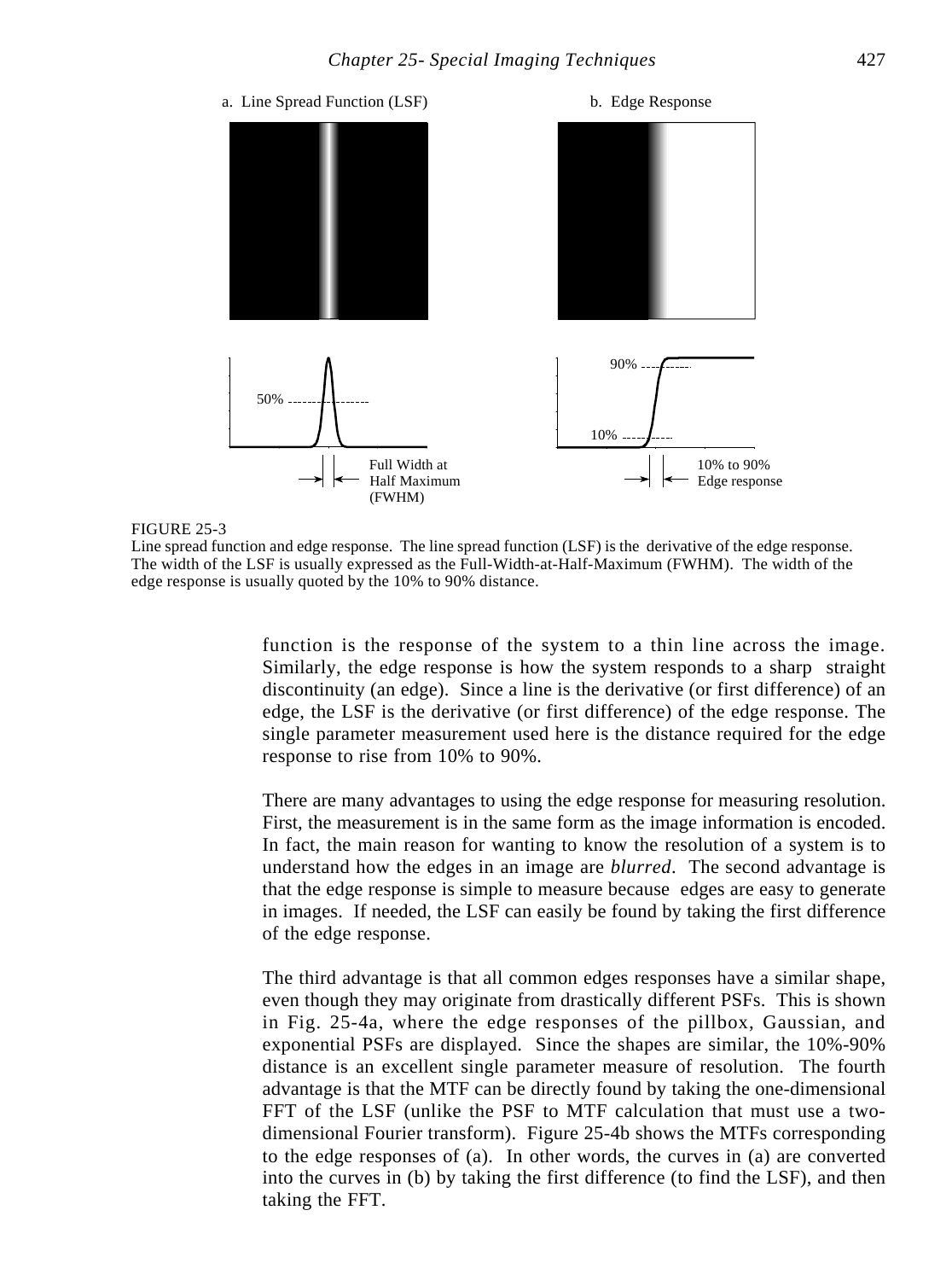

#### FIGURE 25-4

Edge response and MTF. Figure (a) shows the edge responses of three PSFs: (P) pillbox, (G) Gaussian, and (E) exponential. Each edge response has a 10% to 90% rise distance of 1 unit. Figure (b) shows the corresponding MTF curves, which are similar above the 10% level. *Limiting resolution* is a vague term

The fifth advantage is that similar edge responses have similar MTF curves, as shown in Figs. 25-4 (a) and (b). This allows us to easily convert between the two measurements. In particular, a system that has a 10%-90% edge response of *x* distance, has a limiting resolution (10% contrast) of about 1 line pair per *x* distance. The units of the "distance" will depend on the type of system being dealt with. For example, consider three different imaging systems that have 10%-90% edge responses of 0.05 mm, 0.2 milliradian and 3.3 pixels. The 10% contrast level on the corresponding MTF curves will occur at about: 20 lp/mm, 5 lp/milliradian and 0.33 lp/pixel, respectively.

Figure 25-5 illustrates the mathematical relationship between the PSF and the LSF. Figure (a) shows a pillbox PSF, a circular area of value 1, displayed as white, surrounded by a region of all zeros, displayed as gray. A profile of the PSF (i.e., the pixel values along a line drawn across the center of the image) will be a rectangular pulse. Figure (b) shows the corresponding LSF. As shown, the LSF is mathematically equal to the *integrated profile* of the PSF. This is found by sweeping across the image in some direction, as illustrated by the rays (arrows). Each value in the integrated profile is the *sum* of the pixel values along the corresponding ray.

In this example where the rays are vertical, each point in the integrated profile is found by adding all the pixel values in each column. This corresponds to the LSF of a line that is *vertical* in the image. The LSF of a line that is *horizontal* in the image is found by summing all of the pixel values in each *row*. For continuous images these concepts are the same, but the summations are replaced by integrals.

As shown in this example, the LSF can be directly calculated from the PSF. However, the PSF cannot always be calculated from the LSF. This is because the PSF contains information about the spatial resolution in *all directions*, while the LSF is limited to only one specific direction. A system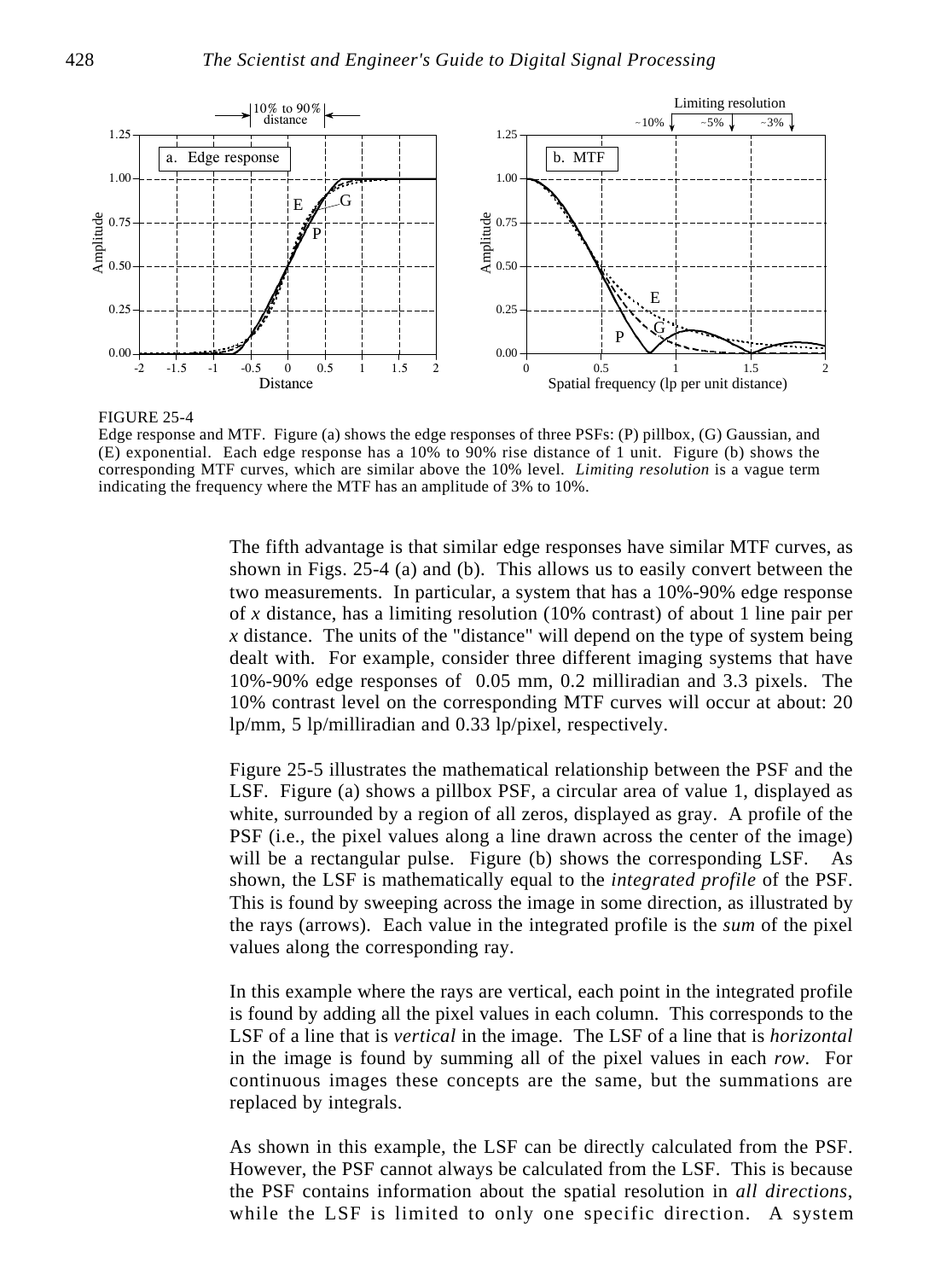FIGURE 25-5



has only one PSF, but an infinite number of LSFs, one for each angle. For example, imagine a system that has an oblong PSF. This makes the spatial resolution different in the vertical and horizontal directions, resulting in the LSF being different in these directions. Measuring the LSF at a single angle does not provide enough information to calculate the complete PSF except in the special instance where the PSF is circularly symmetric. Multiple LSF measurements at various angles make it possible to calculate a non-circular PSF; however, the mathematics is quite involved and usually not worth the effort. In fact, the problem of calculating the PSF from a number of LSF measurements is exactly the same problem faced in *computed tomography*, discussed later in this chapter.

As a practical matter, the LSF and the PSF are not dramatically different for most imaging systems, and it is very common to see one used as an approximation for the other. This is even more justifiable considering that there are two common cases where they are identical: the rectangular PSF has a rectangular LSF (with the same widths), and the Gaussian PSF has a Gaussian LSF (with the same standard deviations).

These concepts can be summarized into two skills: how to *evaluate* a resolution specification presented to you, and how to *measure* a resolution specification of your own. Suppose you come across an advertisement stating: "This system will resolve 40 line pairs per millimeter." You should interpret this to mean: "A sinusoid of 40 lp/mm will have its amplitude reduced to 3%-10% of its true value, and will be just barely visible in the image." You should also do the mental calculation that 40 lp/mm  $\omega$  10% contrast is equal to a 10%-90% edge response of  $1/(40)$  $lp/mm = 0.025$  mm. If the MTF specification is for a 3% contrast level, the edge response will be about 1.5 to 2 times wider.

When you measure the spatial resolution of an imaging system, the steps are carried out in reverse. Place a sharp edge in the image, and measure the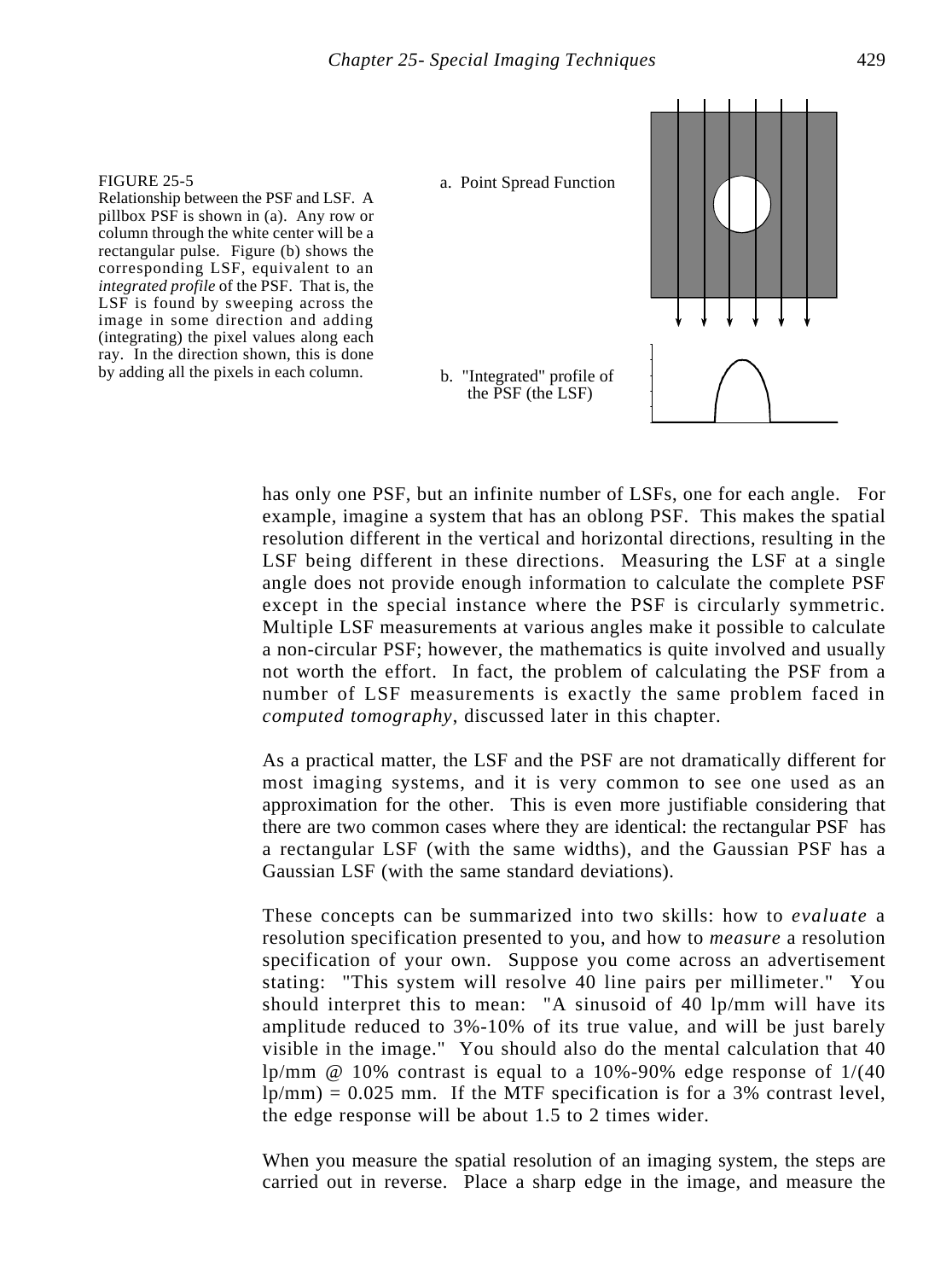resulting edge response. The 10%-90% distance of this curve is the best single parameter measurement of the system's resolution. To keep your boss and the marketing people happy, take the first difference of the edge response to find the LSF, and then use the FFT to find the MTF.

# **Sample Spacing and Sampling Aperture**

Figure 25-6 shows two extreme examples of sampling, which we will call a **perfect detector** and a **blurry detector**. Imagine (a) being the surface of an imaging detector, such as a CCD. Light striking anywhere inside one of the square pixels will contribute *only* to that pixel value, and no others. This is shown in the figure by the black sampling aperture exactly filling one of the square pixels. This is an optimal situation for an image detector, because *all* of the light is detected, and there is *no* overlap or crosstalk between adjacent pixels. In other words, the sampling aperture is exactly equal to the sample spacing.

The alternative example is portrayed in (e). The sampling aperture is considerably larger than the sample spacing, and it follows a Gaussian distribution. In other words, each pixel in the detector receives a contribution from light striking the detector in a region *around* the pixel. This should sound familiar, because it is the output side viewpoint of convolution. From the corresponding input side viewpoint, a narrow beam of light striking the detector would contribute to the value of several neighboring pixels, also according to the Gaussian distribution.

Now turn your attention to the edge responses of the two examples. The markers in each graph indicate the actual pixel values you would find in an image, while the connecting lines show the *underlying curve* that is being sampled. An important concept is that the shape of this underlying curve is determined *only* by the *sampling aperture*. This means that the resolution in the final image can be limited in two ways. First, the underlying curve may have poor resolution, resulting from the sampling aperture being too large. Second, the sample spacing may be too large, resulting in small details being lost between the samples. Two edge response curves are presented for each example, illustrating that the actual samples can fall anywhere along the underlying curve. In other words, the edge being imaged may be sitting exactly upon a pixel, or be straddling two pixels. Notice that the perfect detector has *zero* or *one* sample on the rising part of the edge. Likewise, the blurry detector has *three* to *four* samples on the rising part of the edge.

What is limiting the resolution in these two systems? The answer is provided by the *sampling theorem*. As discussed in Chapter 3, sampling captures all frequency components below one-half of the sampling rate, while higher frequencies are lost due to aliasing. Now look at the MTF curve in (h). The sampling aperture of the blurry detector has removed all frequencies greater than one-half the sampling rate; therefore, *nothing* is lost during sampling. This means that the resolution of this system is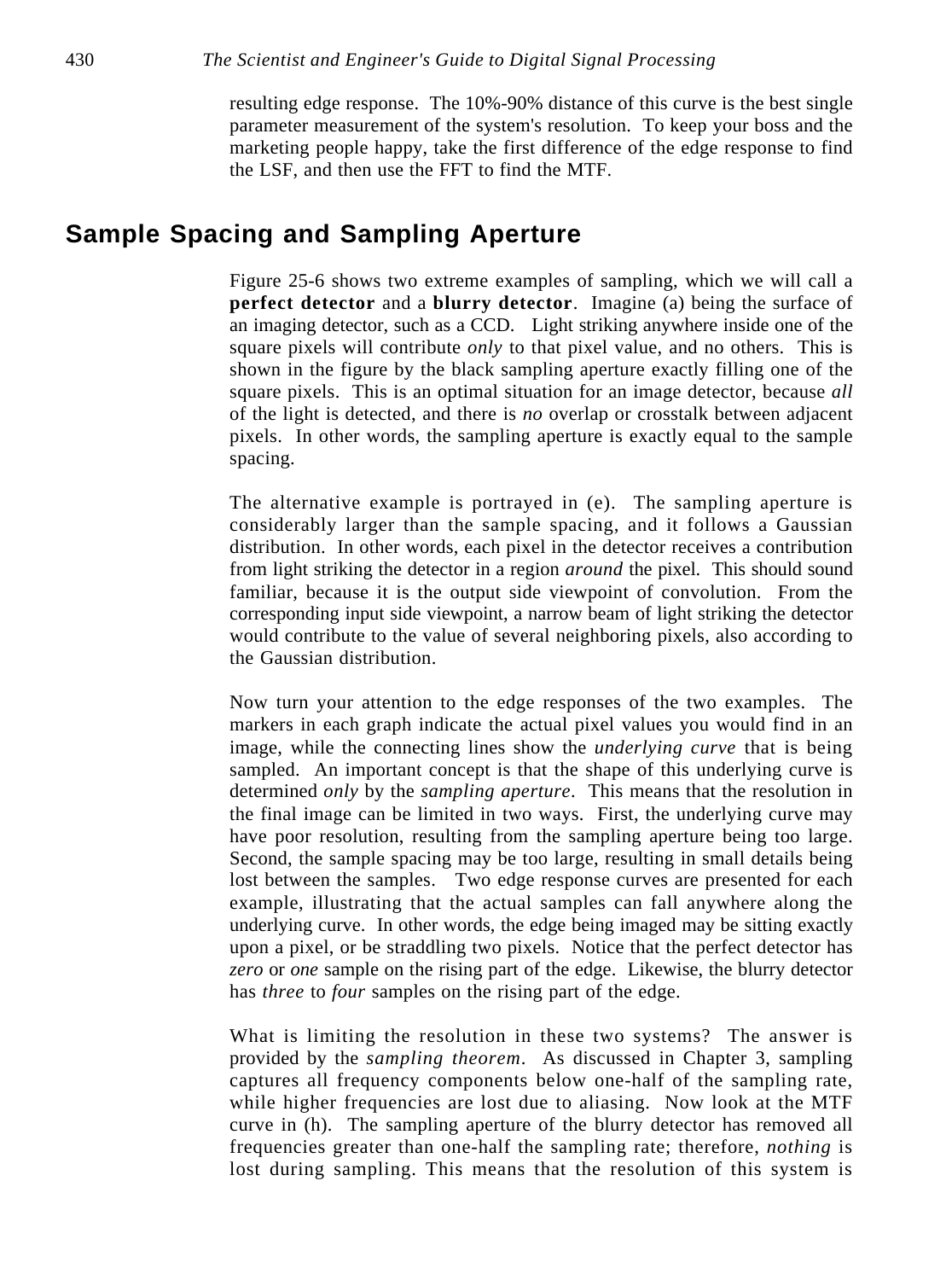

FIGURE 25-6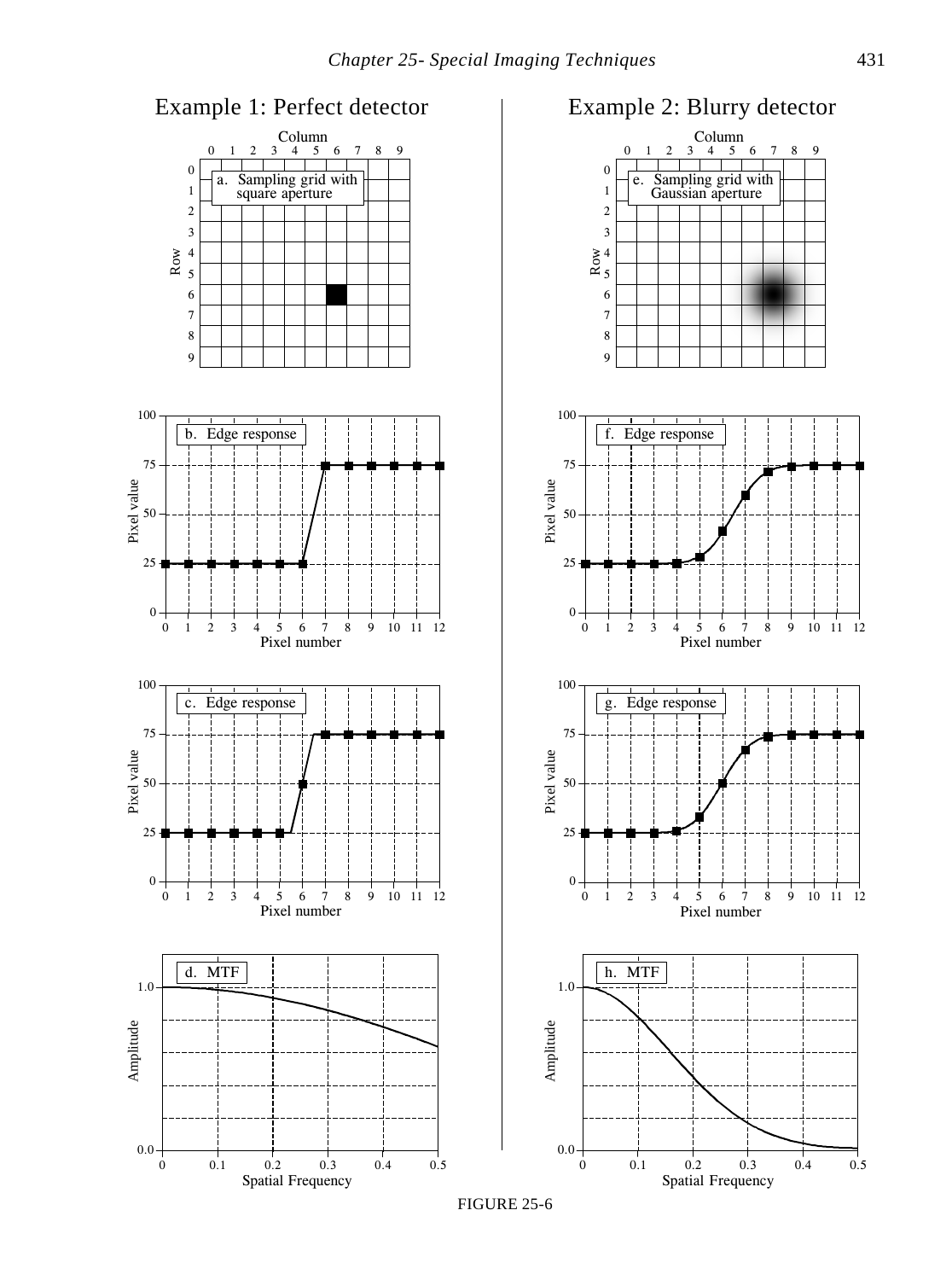completely limited by the sampling aperture, and not the sample spacing. Put another way, the sampling aperture has acted as an antialias filter, allowing lossless sampling to take place.

In comparison, the MTF curve in (d) shows that *both* processes are limiting the resolution of this system. The high-frequency fall-off of the MTF curve represents information lost due to the *sampling aperture*. Since the MTF curve has not dropped to zero before a frequency of 0.5, there is also information lost during sampling, a result of the finite *sample spacing*. Which is limiting the resolution more? It is difficult to answer this question with a number, since they degrade the image in different ways. Suffice it to say that the resolution in the perfect detector (example 1) is mostly limited by the sample spacing.

While these concepts may seem difficult, they reduce to a very simple rule for practical usage. Consider a system with some 10%-90% edge response distance, for example 1 mm. If the sample spacing is greater than 1 mm (there is less than one sample along the edge), the system will be limited by the *sample spacing*. If the sample spacing is less than 0.33 mm (there are more than 3 samples along the edge), the resolution will be limited by the *sampling aperture*. When a system has 1-3 samples per edge, it will be limited by both factors.

## **Signal-to-Noise Ratio**

An object is visible in an image because it has a different brightness than its surroundings. That is, the contrast of the object (i.e., the signal) must overcome the image noise. This can be broken into two classes: limitations of the *eye*, and limitations of the *data*.

Figure 25-7 illustrates an experiment to measure the eye's ability to detect weak signals. Depending on the observation conditions, the human eye can detect a minimum contrast of 0.5% to 5%. In other words, humans can distinguish about 20 to 200 shades of gray between the blackest black and the whitest white. The exact number depends on a variety of factors, such



FIGURE 25-7

Contrast detection. The human eye can detect a minimum contrast of about 0.5 to 5%, depending on the observation conditions. 100% contrast is the difference between pure black and pure white.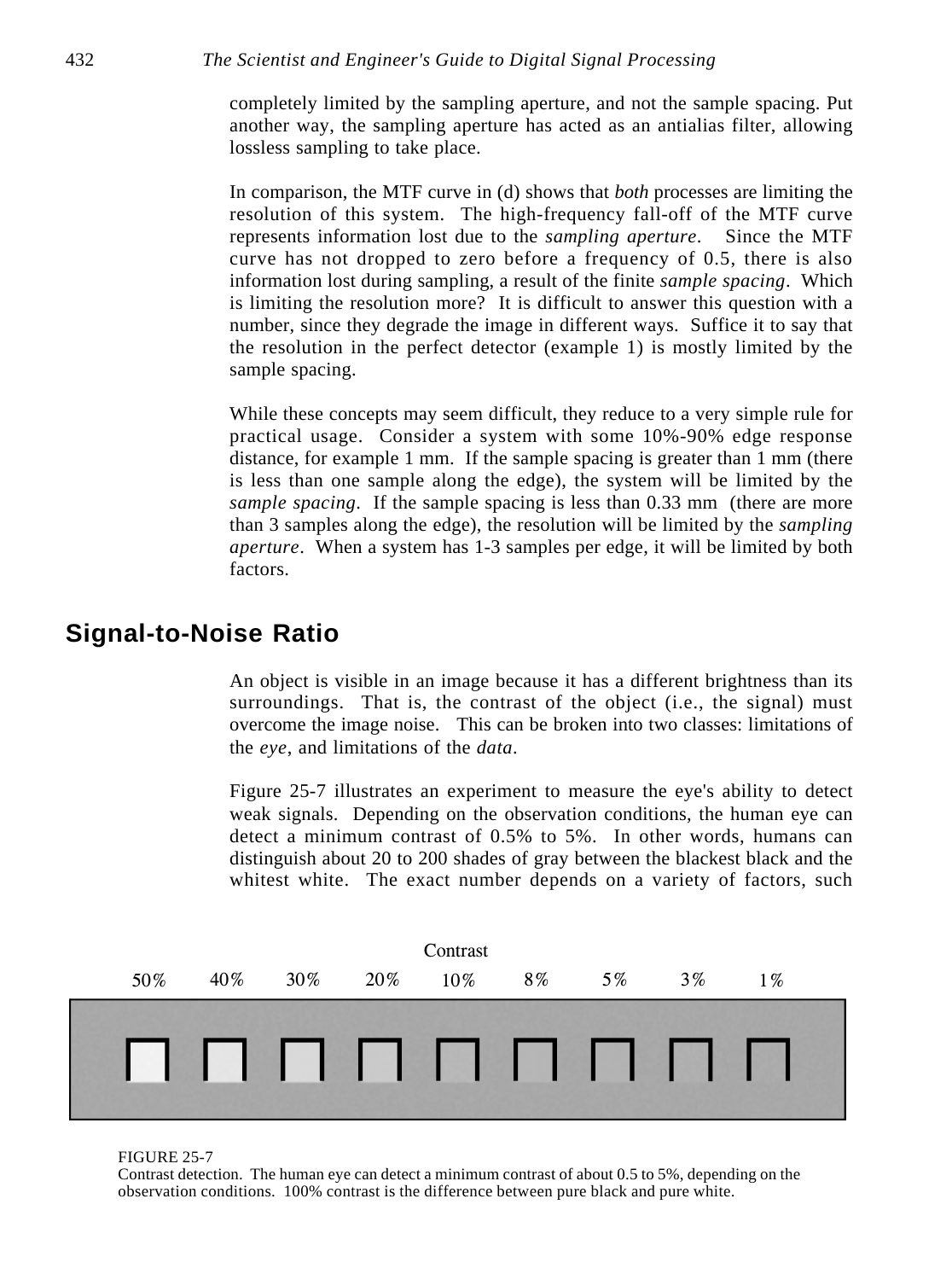

#### FIGURE 25-8

Minimum detectable SNR. An object is visible in an image only if its contrast is large enough to overcome the random image noise. In this example, the three squares have SNRs of 2.0, 1.0 and 0.5 (where the SNR is defined as the contrast of the object divided by the standard deviation of the noise).

> as the brightness of the ambient lightning, the distance between the two regions being compared, and how the grayscale image is formed (video monitor, photograph, halftone, etc.).

> The grayscale transform of Chapter 23 can be used to boost the contrast of a selected range of pixel values, providing a valuable tool in overcoming the limitations of the human eye. The contrast at one brightness level is increased, at the cost of reducing the contrast at another brightness level. However, this only works when the contrast of the object is not lost in random image noise. This is a more serious situation; the *signal* does not contain enough information to reveal the object, regardless of the performance of the eye.

> Figure 25-8 shows an image with three squares having contrasts of 5%, 10%, and 20%. The background contains normally distributed random noise with a standard deviation of about 10% contrast. The SNR is defined as the contrast divided by the standard deviation of the noise, resulting in the three squares having SNRs of 0.5, 1.0 and 2.0. In general, trouble begins when the SNR falls below about 1.0.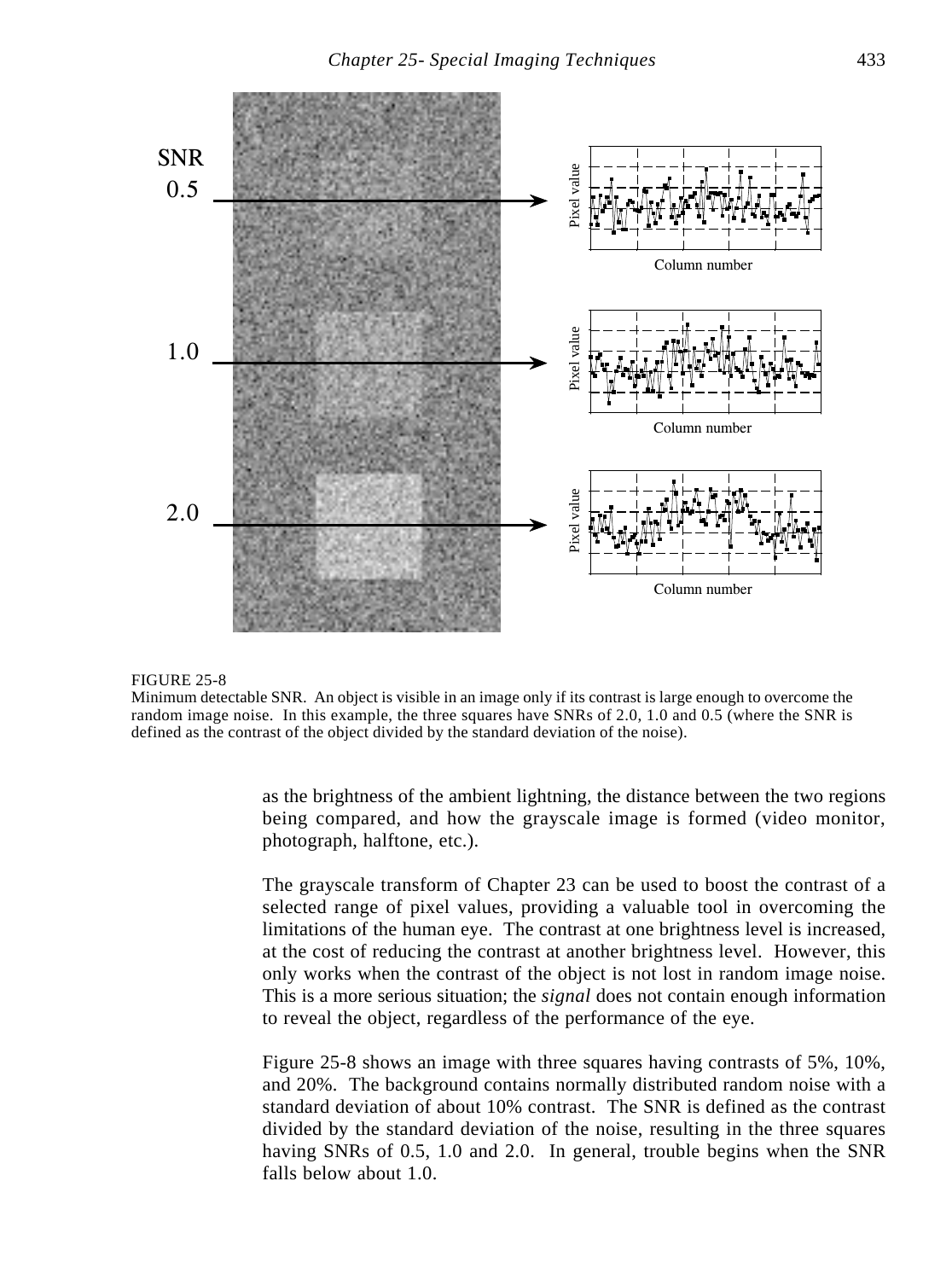The exact value for the minimum detectable SNR depends on the *size* of the object; the larger the object, the easier it is to detect. To understand this, imagine smoothing the image in Fig. 25-8 with a  $3\times3$  square filter kernel. This leaves the contrast the same, but reduces the noise by a factor of three (i.e., the square root of the number of pixels in the kernel). Since the SNR is tripled, lower contrast objects can be seen. To see fainter objects, the filter kernel can be made even larger. For example, a  $5\times5$  kernel improves the SNR by a factor of  $\sqrt{25}$  = 5. This strategy can be continued until the filter kernel is equal to the size of the object being detected. This means the ability to detect an object is proportional to the *square-root* of its *area*. If an object's diameter is doubled, it can be detected in twice as much noise.

Visual processing in the brain behaves in much the same way, smoothing the viewed image with various size filter kernels in an attempt to recognize low contrast objects. The three profiles in Fig. 25-8 illustrate just how good humans are at detecting objects in noisy environments. Even though the objects can hardly be identified in the profiles, they are obvious in the image. To really appreciate the capabilities of the human visual system, try writing algorithms that operate in this low SNR environment. You'll be humbled by what your brain can do, but your code can't!

Random image noise comes in two common forms. The first type, shown in Fig. 25-9a, has a constant amplitude. In other words, dark and light regions in the image are equally noisy. In comparison, (b) illustrates noise that *increases with the signal level*, resulting in the bright areas being more noisy than the dark ones. Both sources of noise are present in most images, but one or the other is usually dominant. For example, it is common for the noise to decrease as the signal level is decreased, until a plateau of constant amplitude noise is reached.

A common source of constant amplitude noise is the video *preamplifier*. All analog electronic circuits produce noise. However, it does the most harm where the signal being amplified is at its smallest, right at the CCD or other imaging sensor. Preamplifier noise originates from the random motion of electrons in the transistors. This makes the noise level depend on how the electronics are designed, but not on the level of the signal being amplified. For example, a typical CCD camera will have an SNR of about 300 to 1000 (40 to 60 dB), defined as the full scale signal level divided by the standard deviation of the constant amplitude noise.

Noise that increases with the signal level results when the image has been represented by a small number of individual particles. For example, this might be the *x-rays* passing through a patient, the *light photons* entering a camera, or the *electrons* in the well of a CCD. The mathematics governing these variations are called **counting statistics** or **Poisson statistics**. Suppose that the face of a CCD is uniformly illuminated such that an average of 10,000 electrons are generated in each well. By sheer chance, some wells will have more electrons, while some will have less. To be more exact, the number of electrons will be normally distributed with a mean of 10,000, with some standard deviation that describes how much variation there is from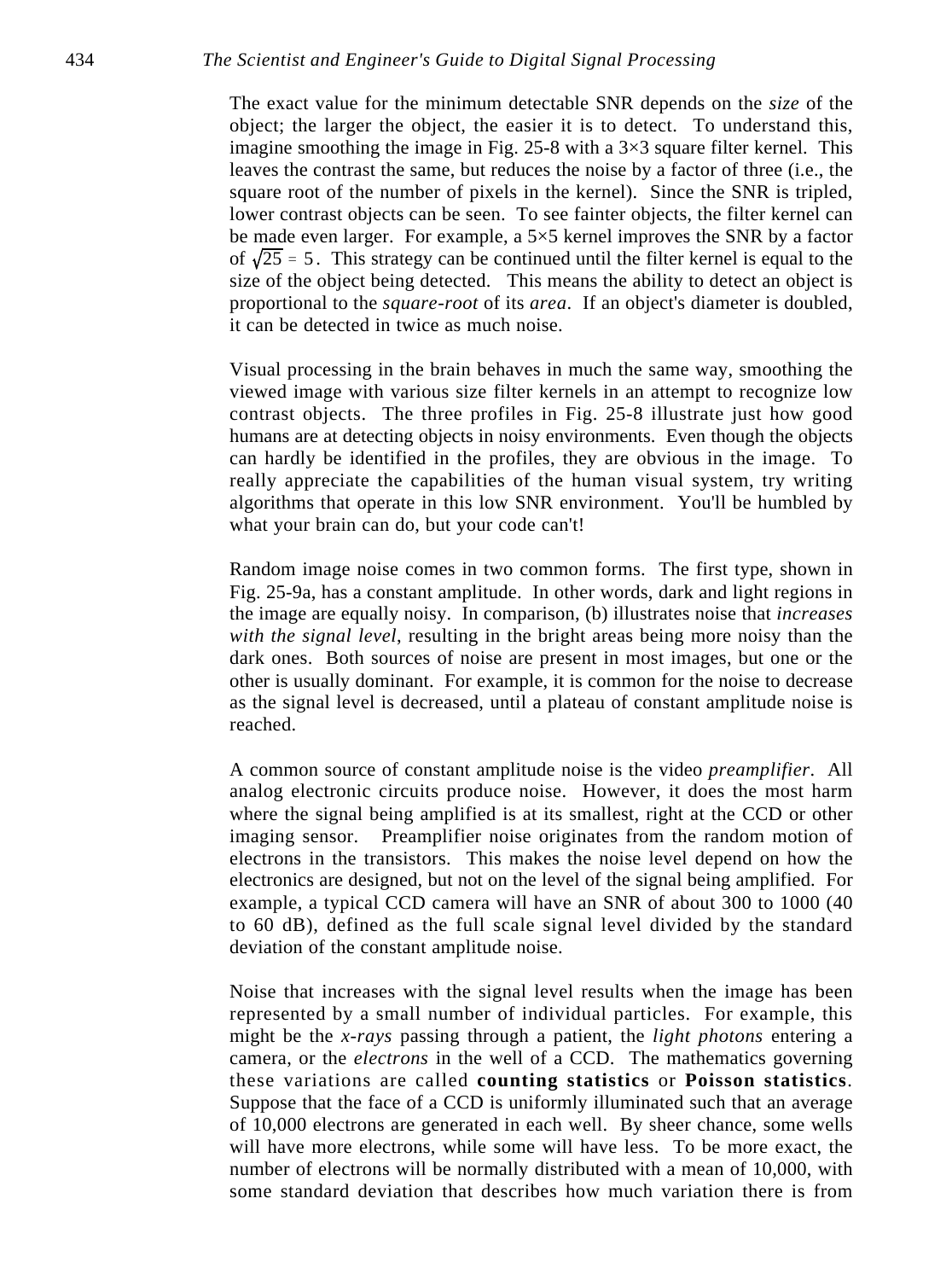

#### FIGURE 25-9

Image noise. Random noise in images takes two general forms. In (a), the amplitude of the noise remains constant as the signal level changes. This is typical of electronic noise. In (b), the amplitude of the noise increases as the square-root of the signal level. This type of noise originates from the detection of a small number of particles, such as light photons, electrons, or x-rays.

well-to-well. A key feature of Poisson statistics is that the standard deviation is equal to the square-root of the number of individual particles. That is, if there are *N* particles in each pixel, the mean is equal to *N* and the standard deviation is equal to  $\sqrt{N}$ . This makes the signal-to-noise ratio equal to  $N/\sqrt{N}$ , or simply,  $\sqrt{N}$ . In equation form:

| EOUATION 25-1                                                                                                                                                                                       | $\mu = N$           |
|-----------------------------------------------------------------------------------------------------------------------------------------------------------------------------------------------------|---------------------|
| Poisson statistics. In a Poisson distributed<br>signal, the mean, $\mu$ , is the average number<br>of individual particles, N. The standard<br>deviation, $\sigma$ , is equal to the square-root of | $\sigma = \sqrt{N}$ |
| the average number of individual particles.<br>The signal-to-noise ratio (SNR) is the mean<br>divided by the standard deviation.                                                                    | $SNR = \sqrt{N}$    |

In the CCD example, the standard deviation is  $\sqrt{10,000}$  = 100. Likewise the signal-to-noise ratio is also  $\sqrt{10,000}$  = 100. If the average number of electrons per well is increased to one million, both the standard deviation and the SNR increase to 1,000. That is, the noise becomes larger as the signal becomes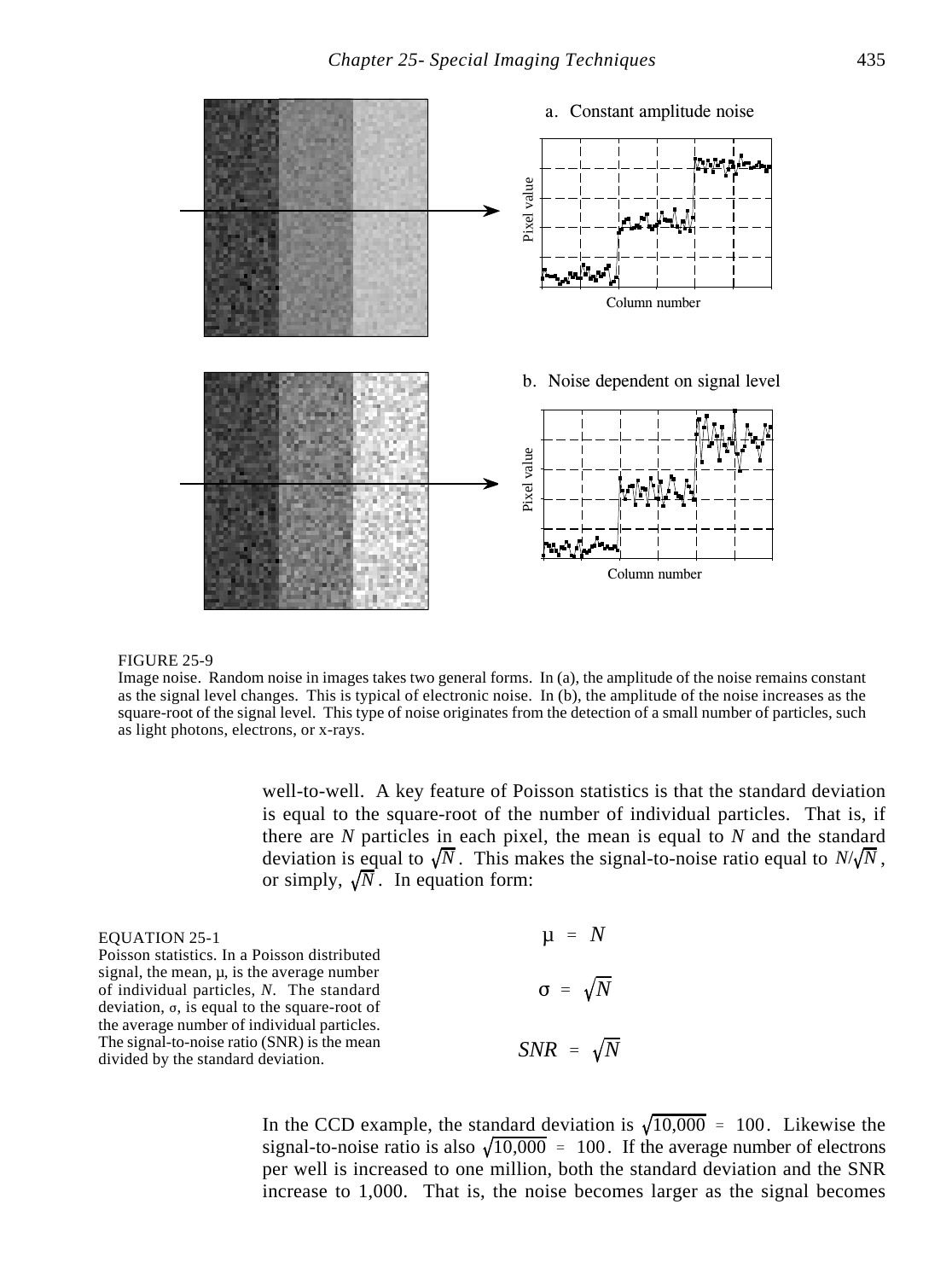#### 436 *The Scientist and Engineer's Guide to Digital Signal Processing*

larger, as shown in Fig. 25-9b. However, the signal is becoming larger *faster* than the noise, resulting in an overall improvement in the SNR. Don't be confused into thinking that a lower signal will provide less noise and therefore better information. Remember, your goal is *not* to reduce the noise, but to extract a signal *from* the noise. This makes the SNR the key parameter.

Many imaging systems operate by converting one particle type to another. For example, consider what happens in a medical x-ray imaging system. Within an x-ray tube, *electrons* strike a metal target, producing *x-rays*. After passing through the patient, the x-rays strike a vacuum tube detector known as an image intensifier. Here the x-rays are subsequently converted into *light photons*, then *electrons*, and then back to *light photons*. These light photons enter the camera where they are converted into *electrons* in the well of a CCD. In each of these intermediate forms, the image is represented by a finite number of particles, resulting in added noise as dictated by Eq. 25-1. The final SNR reflects the combined noise of *all* stages; however, one stage is usually dominant. This is the stage with the *worst* SNR because it has the *fewest* particles. This limiting stage is called the **quantum sink**.

In night vision systems, the quantum sink is the number of light photons that can be captured by the camera. The darker the night, the noisier the final image. Medical x-ray imaging is a similar example; the quantum sink is the number of x-rays striking the detector. Higher radiation levels provide less noisy images at the expense of more radiation to the patient.

When is the noise from Poisson statistics the primary noise in an image? It is dominant whenever the noise resulting from the quantum sink is greater than the other sources of noise in the system, such as from the electronics. For example, consider a typical CCD camera with an SNR of 300. That is, the noise from the CCD preamplifier is 1/300th of the full scale signal. An equivalent noise would be produced if the quantum sink of the system contains 90,000 particles per pixel. If the quantum sink has a smaller number of particles, Poisson noise will dominate the system. If the quantum sink has a larger number of particles, the preamplifier noise will be predominant. Accordingly, most CCD's are designed with a full well capacity of 100,000 to 1,000,000 electrons, minimizing the Poisson noise.

## **Morphological Image Processing**

The identification of objects within an image can be a very difficult task. One way to simplify the problem is to change the grayscale image into a **binary image**, in which each pixel is restricted to a value of either 0 or 1. The techniques used on these binary images go by such names as: **blob analysis**, **connectivity analysis**, and **morphological image processing** (from the Greek word *morphe*, meaning shape or form). The foundation of morphological processing is in the mathematically rigorous field of *set theory*; however, this level of sophistication is seldom needed. Most morphological algorithms are simple logic operations and very *ad hoc.* In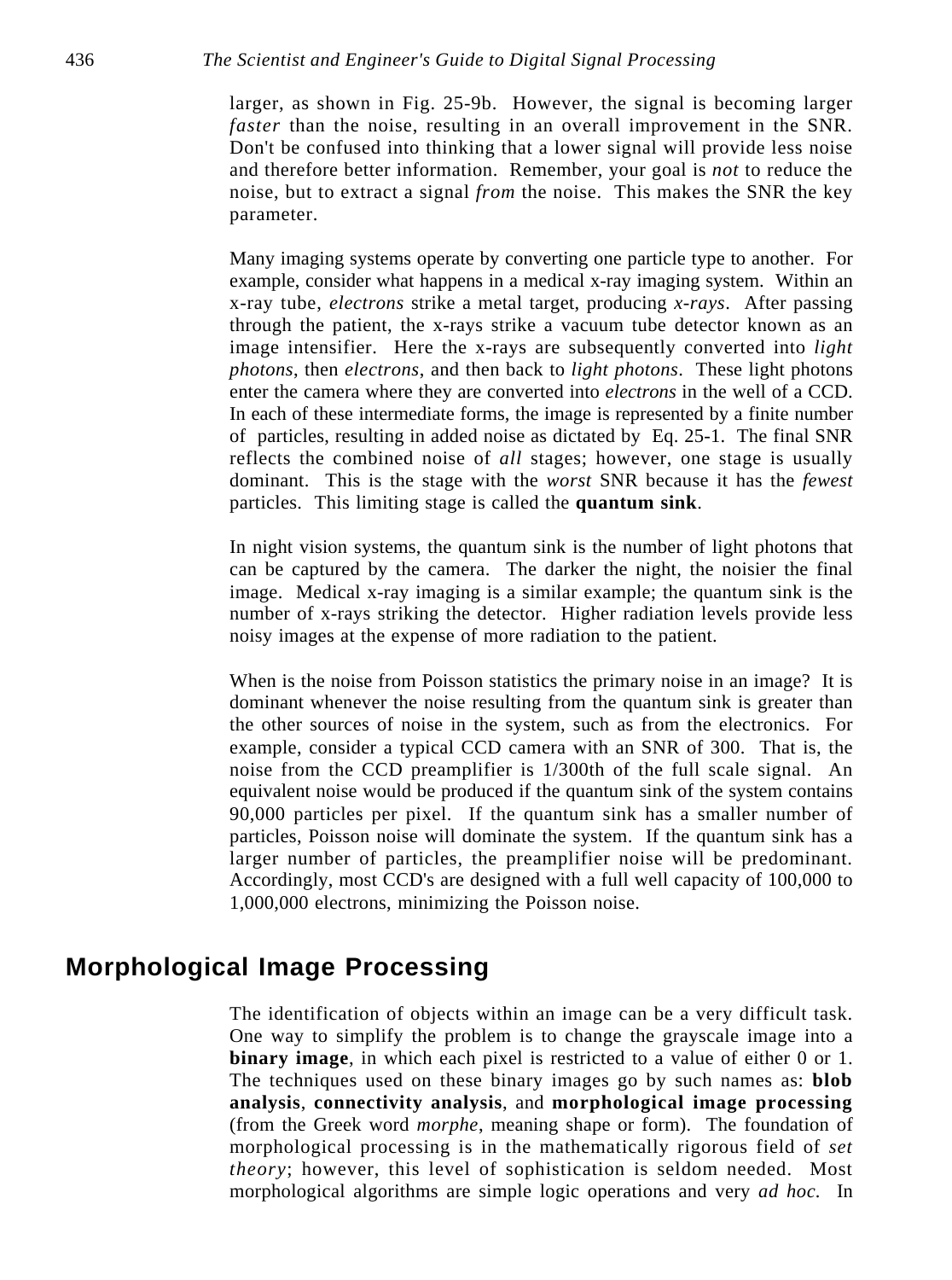



d. Opening e. Closing









other words, each application requires a custom solution developed by trialand-error. This is usually more of an art than a science. A bag of tricks is used rather than standard algorithms and formal mathematical properties. Here are some examples.

Figure 25-10a shows an example binary image. This might represent an enemy tank in an infrared image, an asteroid in a space photograph, or a suspected tumor in a medical x-ray. Each pixel in the background is displayed as white, while each pixel in the object is displayed as black. Frequently, binary images are formed by thresholding a grayscale image; pixels with a value greater than a threshold are set to 1, while pixels with a value below the threshold are set to 0. It is common for the grayscale image to be processed with linear techniques before the thresholding. For instance, *illumination flattening* (described in Chapter 24) can often improve the quality of the initial binary image.

Figures (b) and (c) show how the image is changed by the two most common morphological operations, **erosion** and **dilation**. In erosion, every object pixel that is touching a background pixel is changed into a background pixel. In dilation, every background pixel that is touching an object pixel is changed into an object pixel. Erosion makes the objects smaller, and can break a single object into multiple objects. Dilation makes the objects larger, and can merge multiple objects into one.

As shown in (d), **opening** is defined as an erosion followed by a dilation. Figure (e) shows the opposite operation of **closing**, defined as a dilation followed by an erosion. As illustrated by these examples, *opening* removes small islands and thin filaments of *object pixels.* Likewise, *closing* removes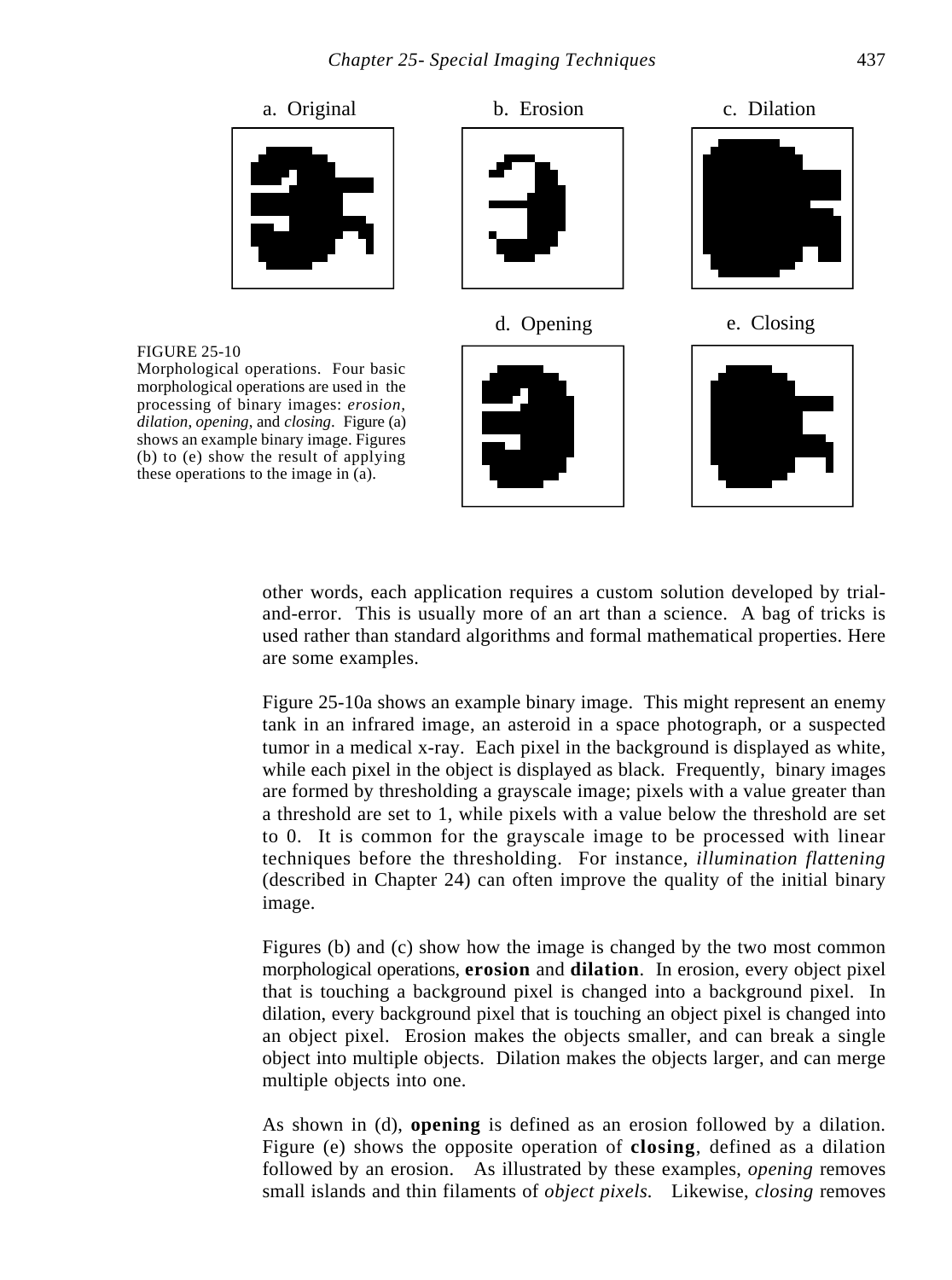#### 438 *The Scientist and Engineer's Guide to Digital Signal Processing*

islands and thin filaments of *background pixels*. These techniques are useful for handling noisy images where some pixels have the wrong binary value. For instance, it might be known that an object cannot contain a "hole", or that the object's border must be smooth.

Figure 25-11 shows an example of morphological processing. Figure (a) is the binary image of a fingerprint. Algorithms have been developed to analyze these patterns, allowing individual fingerprints to be matched with those in a database. A common step in these algorithms is shown in (b), an operation called **skeletonization**. This simplifies the image by *removing* redundant pixels; that is, changing appropriate pixels from black to white. This results in each ridge being turned into a line only a single pixel wide.

Tables 25-1 and 25-2 show the skeletonization program. Even though the fingerprint image is binary, it is held in an array where each pixel can run from 0 to 255. A black pixel is denoted by 0, while a white pixel is denoted by 255. As shown in Table 25-1, the algorithm is composed of 6 iterations that gradually erode the ridges into a thin line. The number of iterations is chosen by trial and error. An alternative would be to stop when an iteration makes no changes.

During an iteration, each pixel in the image is evaluated for being *removable*; the pixel meets a set of criteria for being changed from black to white. Lines 200-240 loop through each pixel in the image, while the subroutine in Table 25-2 makes the evaluation. If the pixel under consideration is not removable, the subroutine does nothing. If the pixel is removable, the subroutine changes its value from 0 to 1. This indicates that the pixel is still black, but will be changed to white at the end of the iteration. After all the pixels have been evaluated, lines 260-300 change the value of the marked pixels from 1 to 255. This two-stage process results in the thick ridges being eroded equally from all directions, rather than a pattern based on how the rows and columns are scanned.



#### a. Original fingerprint b. Skeletonized fingerprint



#### FIGURE 25-11

Binary skeletonization. The binary image of a fingerprint, (a), contains ridges that are many pixels wide. The skeletonized version, (b), contains ridges only a single pixel wide.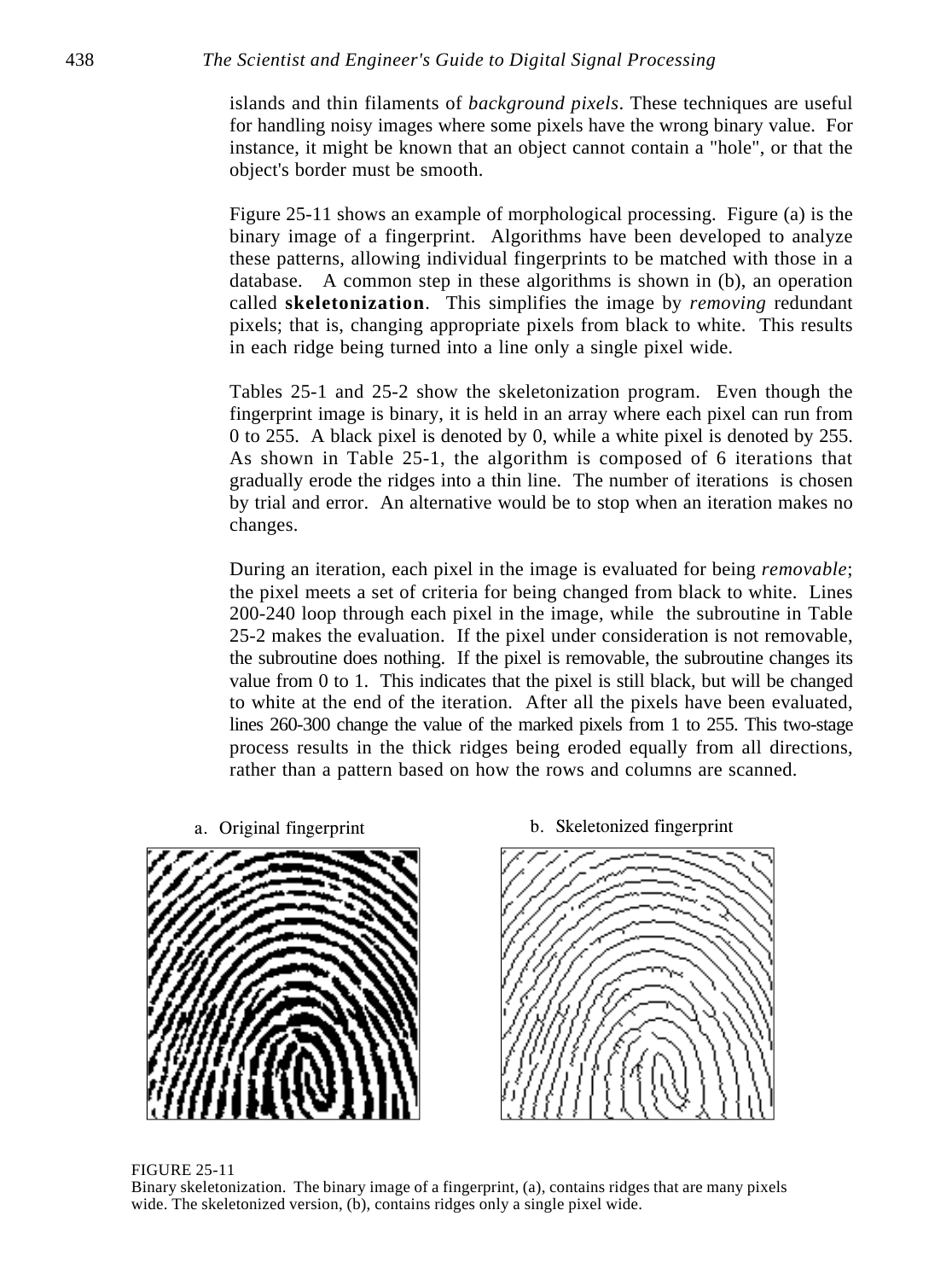```
100 'SKELETONIZATION PROGRAM
110 'Object pixels have a value of 0 (displayed as black)
120 'Background pixels have a value of 255 (displayed as white)
130 '
140 DIM X%[149,149] 'X%[, ] holds the image being processed
150 '<br>160 GOSUB XXXX
                                      'Mythical subroutine to load X\% [, ]
170 '
180 FOR ITER% = 0 TO 5 TRun through six iteration loops
190 '
200 FOR R% = 1 TO 148 'Loop through each pixel in the image.<br>210 FOR C% = 1 TO 148 'Subroutine 5000 (Table 25-2) indicate
                                      'Subroutine 5000 (Table 25-2) indicates which
220 GOSUB 5000 'pixels can be changed from black to white,<br>230 NEXT C% 'by marking the pixels with a value of 1.
                                      'by marking the pixels with a value of 1.
240 NEXT R%
250'<br>260 FOR R% = 0 TO 149
                                      Loop through each pixel in the image changing
270 FOR C% = 0 TO 149 \qquad 'the marked pixels from black to white.
280 IF X\% (R\%,C\%) = 1 THEN X\% (R\%,C\%) = 255
290 NEXT C%
300 NEXT R%
310 '
320 NEXT ITER%
330 '
340 END
                                     TABLE 25-1
```
The decision to remove a pixel is based on four rules, as contained in the subroutine shown in Table 25-2. *All* of these rules must be satisfied for a pixel to be changed from black to white. The first three rules are rather simple, while the fourth is quite complicated. As shown in Fig. 25-12a, a pixel at location [R,C] has eight neighbors. The four neighbors in the horizontal and vertical directions (labeled 2,4,6,8) are frequently called the **close neighbors**. The diagonal pixels (labeled 1,3,5,7) are correspondingly called the **distant neighbors**. The four rules are as follows:

Rule one: The pixel under consideration must presently be black. If the pixel is already white, no action needs to be taken.

Rule two: At least one of the pixel's close neighbors must be white. This insures that the erosion of the thick ridges takes place from the outside. In other words, if a pixel is black, and it is completely surrounded by black pixels, it is to be left alone on this iteration. Why use only the *close neighbors*, rather than *all* of the neighbors? The answer is simple: running the algorithm both ways shows that it works better. Remember, this is very common in morphological image processing; trial and error is used to find if one technique performs better than another.

Rule three: The pixel must have more than one black neighbor. If it has only one, it must be the end of a line, and therefore shouldn't be removed.

Rule four: A pixel cannot be removed if it results in its neighbors being *disconnected*. This is so each ridge is changed into a continuous line, not a group of interrupted segments. As shown by the examples in Fig. 25-12,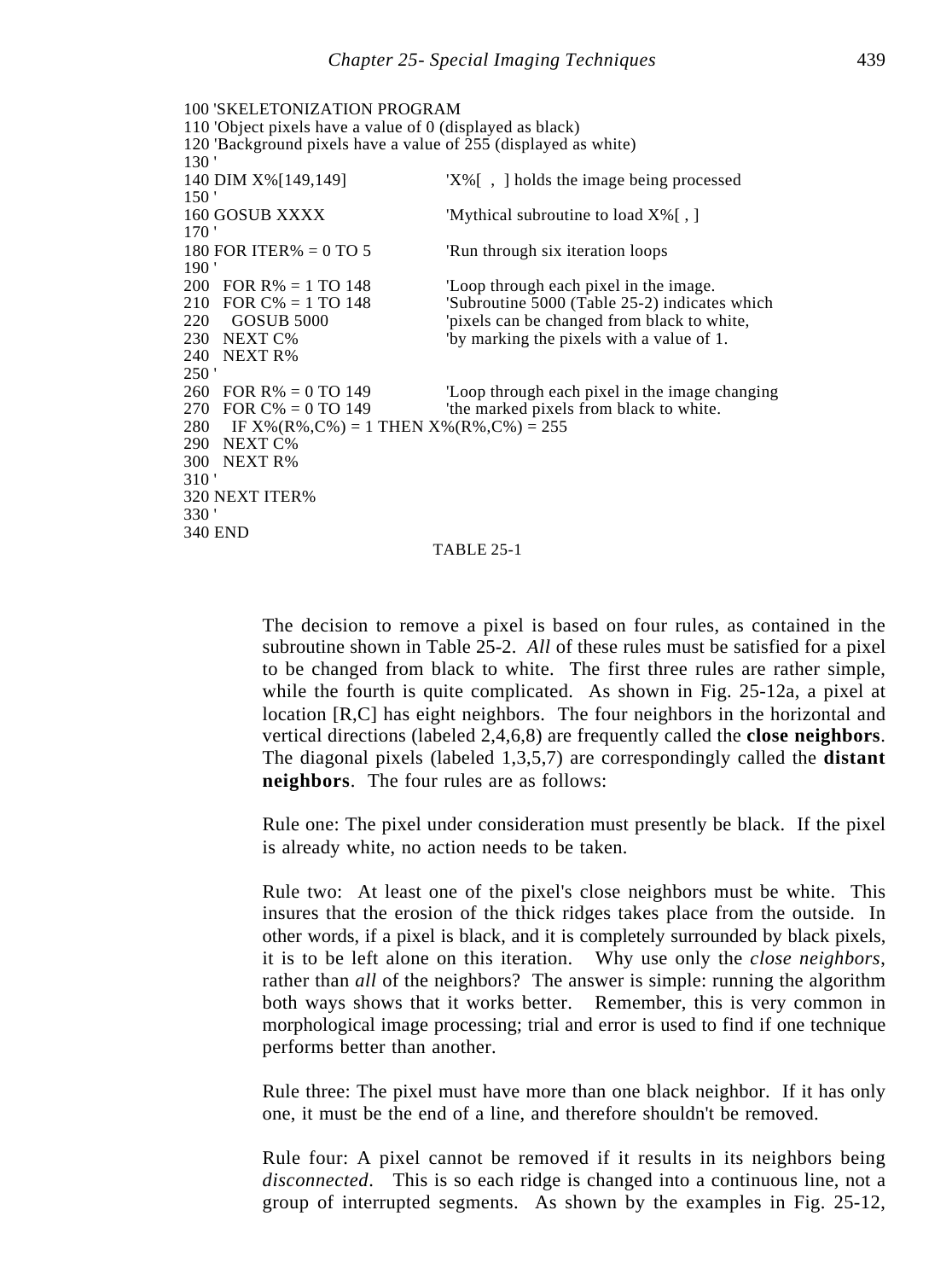#### a. Pixel numbering



#### FIGURE 25-12

Neighboring pixels. A pixel at row and column [R,C] has eight neighbors, referred to by the numbers in (a). Figures (b) and (c) show examples where the neighboring pixels are *connected* and *unconnected*, respectively. This definition is used by rule number four of the skeletonization algorithm.

#### b. Connected neighbors



#### c. Unconnected neighbors



*connected* means that all of the black neighbors touch each other. Likewise, *unconnected* means that the black neighbors form two or more groups.

The algorithm for determining if the neighbors are connected or unconnected is based on counting the black-to-white transitions between adjacent neighboring pixels, in a *clockwise* direction. For example, if pixel 1 is black and pixel 2 is white, it is considered a black-to-white transition. Likewise, if pixel 2 is black and both pixel 3 and 4 are white, this is also a black-to-white transition. In total, there are eight locations where a black-to-white transition may occur. To illustrate this definition further, the examples in (b) and (c) have an asterisk placed by each black-to-white transition. The key to this algorithm is that there will be exactly *one* black-to-white transition if the neighbors are *connected*. More than one such transition indicates that the neighbors are *unconnected*.

As additional examples of binary image processing, consider the types of algorithms that might be useful after the fingerprint is skeletonized. A disadvantage of this particular skeletonization algorithm is that it leaves a considerable amount of *fuzz*, short offshoots that stick out from the sides of longer segments. There are several different approaches for eliminating these artifacts. For example, a program might loop through the image removing the pixel at the end of every line. These pixels are identified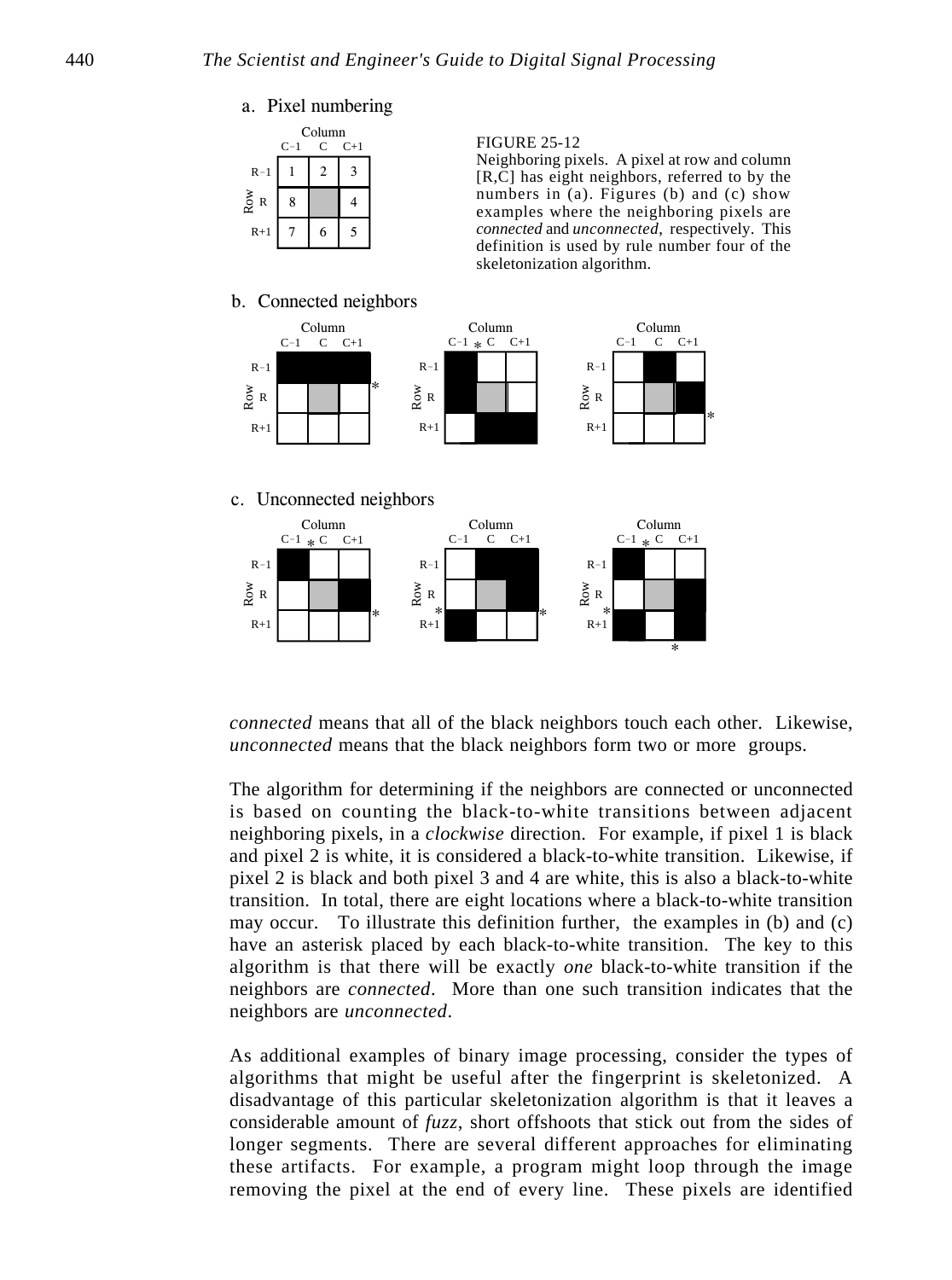```
5000 ' Subroutine to determine if the pixel at X%[R%,C%] can be removed.
5010 ' If all four of the rules are satisfied, then X\%(\mathbb{R}\%(\mathbb{C}\%), is set to a value of 1,
5020 ' indicating it should be removed at the end of the iteration.
5030 '
5040 'RULE #1: Do nothing if the pixel already white
5050 IF X\% (R\%,C\%) = 255 THEN RETURN
5060 '
5070 '
5080 'RULE #2: Do nothing if all of the close neighbors are black
5090 IF X%[R% -1,C% ] <> 255 AND X%[R% ,C%+1] <> 255 AND 
         X\%[R%+1,C% ] <> 255 AND X\%[R% ,C% -1] <> 255 THEN RETURN
5100 '
5110 '
5120 'RULE #3: Do nothing if only a single neighbor pixel is black
5130 COUNT% = 0<br>5140 IF X% [R% -1, C% -1]
                               =0 THEN COUNT% = COUNT% +15150 IF X\% [R\% -1,C\%] = 0 THEN COUNT% = COUNT% + 1
5160 IF X\% [R\% -1, C\% +1] = 0 THEN COUNT\% = COUNT\% +15170 IF X\% [R\% C\%+1] = 0 THEN COUNT\% = COUNT\% + 1
5180 IF X\% [R\% +1, C\% +1] = 0 THEN COUNT\% = COUNT\% +15190 IF X\% [R%+1,C% ] = 0 THEN COUNT% = COUNT% + 1
5200 \text{ IF } X\%[\text{R}\% +1, \text{C}\% -1] = 0 \text{ THEN } \text{COUNT}\% = \text{COUNT}\% + 1<br>5210 \text{ IF } X\%[\text{R}\% -\text{C}\% -1] = 0 \text{ THEN } \text{COUNT}\% = \text{COUNT}\% + 1=0 THEN COUNT% = COUNT% +15220 IF COUNT% = 1 THEN RETURN
5230 '
5240 '
5250 'RULE 4: Do nothing if the neighbors are unconnected. 
5260 'Determine this by counting the black-to-white transitions
5270 'while moving clockwise through the 8 neighboring pixels.
5280 COUNT% = 05290 IF X%[R% -1,C% -1] = 0 AND X%[R% -1,C% ] > 0 THEN COUNT% = COUNT% + 1<br>5300 IF X%[R% -1,C% ] = 0 AND X%[R% -1,C%+1] > 0 AND X%[R% ,C%+1] > 0
5300 IF X\%[R\% -1,C\%] = 0 AND X\%[R\% -1,C\% +1]
THEN COUNT% = COUNT% + 1<br>5310 IF X\%[R% -1,C%+1] = 0 AND X\%[R% .C%+1]
                                                               >0 THEN COUNT% = COUNT% + 1
5320 IF X\% [R% , C%+1] = 0 AND X\% [R%+1, C%+1] > 0 AND X\% [R%+1, C% ] > 0
         THEN COUNT% = COUNT% +15330 IF X\% [R\% +1, C\% +1] = 0 AND X\% [R\% +1, C\% ] > 0 THEN COUNT% = COUNT% + 1
5340 IF X\%[R\times 1,C\times 1 = 0 AND X\%[R\times 1] > 0 AND X\%[R\times 1] > 0
THEN COUNT% = COUNT% + 1<br>5350 IF X\% [R%+1,C% -1] = 0 AND X
                              = 0 AND X%[R% ,C% -1] > 0 THEN COUNT% = COUNT% + 1
5360 IF X\% [R\% C\% -1] = 0 AND X\% [R\% -1, C\ -1] > 0 AND X\% [R\% -1, C\ -1 > 0
         THEN COUNT% = COUNT% +15370 IF COUNT% > 1 THEN RETURN
5380 '
5390 '
5400 'If all rules are satisfied, mark the pixel to be set to white at the end of the iteration
5410 X\%(R\%,C\%) = 15420 '
5430 RETURN
```
#### TABLE 25-2

by having only one black neighbor. Do this several times and the fuzz is removed at the expense of making each of the correct lines shorter. A better method would loop through the image identifying *branch pixels* (pixels that have more than two neighbors). Starting with each branch pixel, count the number of pixels in each offshoot. If the number of pixels in an offshoot is less than some value (say, 5), declare it to be fuzz, and change the pixels in the branch from black to white.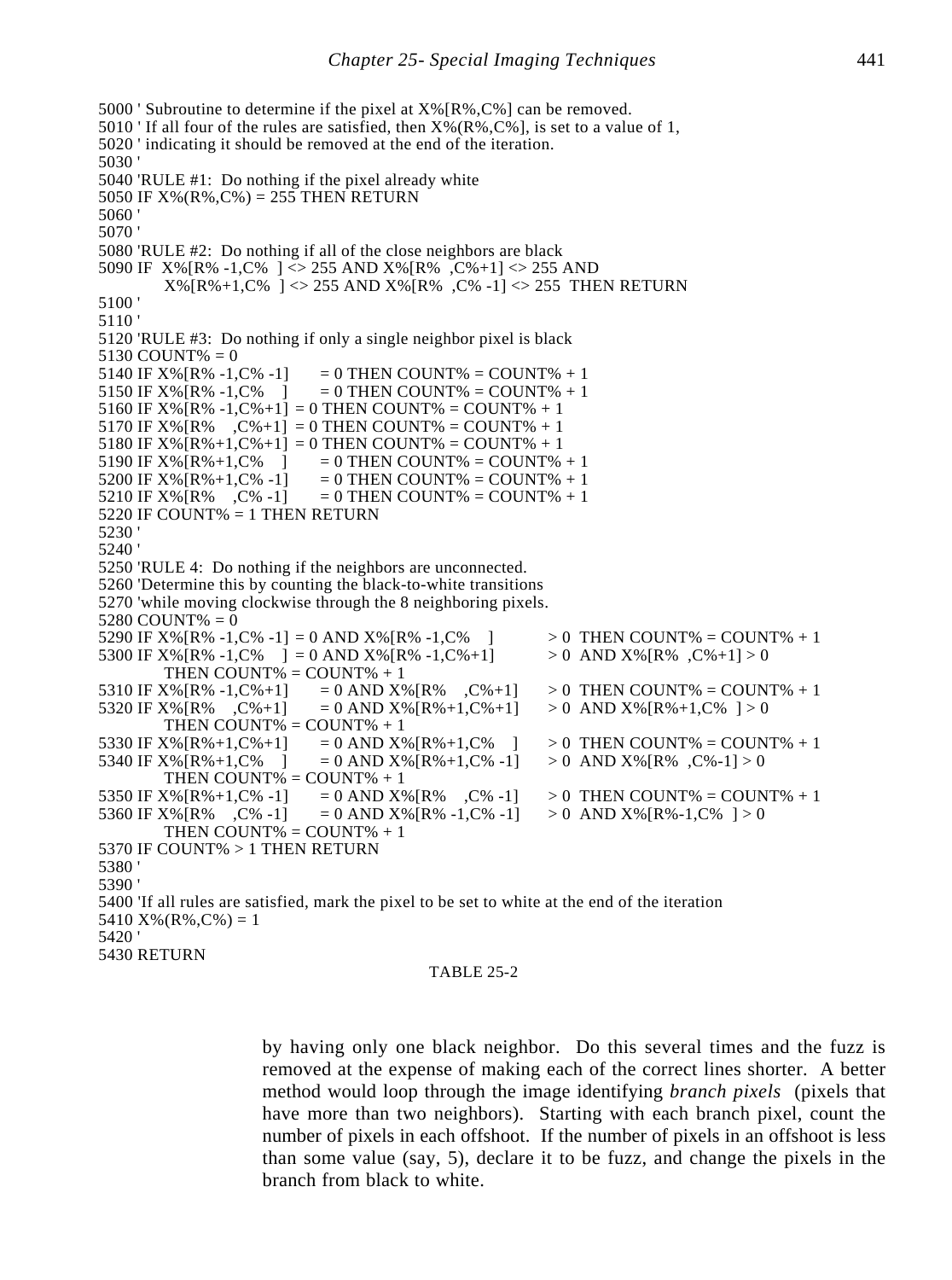Another algorithm might change the data from a *bitmap* to a *vector mapped* format. This involves creating a list of the ridges contained in the image and the pixels contained in each ridge. In the vector mapped form, each ridge in the fingerprint has an individual identity, as opposed to an image composed of many unrelated pixels. This can be accomplished by looping through the image looking for the endpoints of each line, the pixels that have only one black neighbor. Starting from the endpoint, each line is traced from pixel to connecting pixel. After the opposite end of the line is reached, all the traced pixels are declared to be a single *object*, and treated accordingly in future algorithms.

# **Computed Tomography**

A basic problem in imaging with x-rays (or other penetrating radiation) is that a *two-dimensional image* is obtained of a *three-dimensional object*. This means that structures can *overlap* in the final image, even though they are completely separate in the object. This is particularly troublesome in medical diagnosis where there are many anatomic structures that can interfere with what the physician is trying to see. During the 1930's, this problem was attacked by moving the x-ray source and detector in a coordinated motion during image formation. From the geometry of this motion, a single *plane* within the patient remains in focus, while structures outside this plane become blurred. This is analogous to a camera being focused on an object at 5 feet, while objects at a distance of 1 and 50 feet are blurry. These related techniques based on motion blurring are now collectively called **classical tomography.** The word *tomography* means *"a picture of a plane."*

In spite of being well developed for more than 50 years, classical tomography is rarely used. This is because it has a significant limitation: the interfering objects are not *removed* from the image, only *blurred*. The resulting image quality is usually too poor to be of practical use. The long sought solution was a system that could create an image representing a 2D slice through a 3D object with *no* interference from other structures in the 3D object.

This problem was solved in the early 1970s with the introduction of a technique called **computed tomography (CT)**. CT revolutionized the medical x-ray field with its unprecedented ability to visualize the anatomic structure of the body. Figure 25-13 shows a typical medical CT image. Computed tomography was originally introduced to the marketplace under the names *Computed Axial Tomography* and *CAT scanner*. These terms are now frowned upon in the medical field, although you hear them used frequently by the general public.

Figure 25-14 illustrates a simple geometry for acquiring a CT slice through the center of the head. A narrow pencil beam of x-rays is passed from the x-ray source to the x-ray detector. This means that the measured value at the detector is related to the total amount of material placed *anywhere*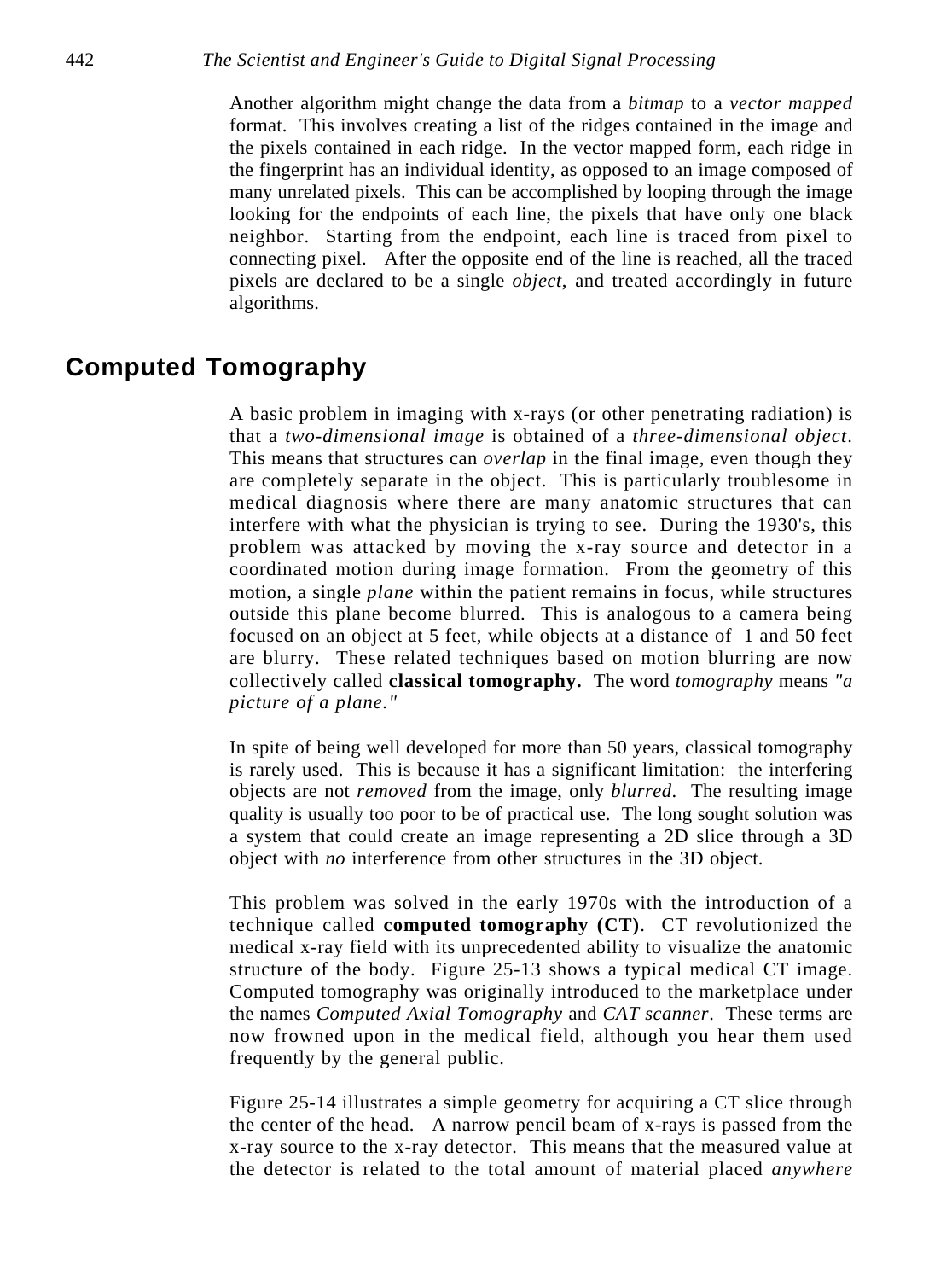

along the beam's path. Materials such as bone and teeth block more of the xrays, resulting in a lower signal compared to soft tissue and fat. As shown in the illustration, the source and detector assemblies are translated to acquire a **view** (CT jargon) at this particular angle. While this figure shows only a single view being acquired, a complete CT scan requires 300 to 1000 views taken at rotational increments of about  $0.3^{\circ}$  to  $1.0^{\circ}$ . This is accomplished by mounting the x-ray source and detector on a rotating gantry that surrounds the patient. A key feature of CT data acquisition is that x-rays pass *only* through the slice of the body being examined. This is unlike classical tomography where x-rays are passing through structures that you try to suppress in the final image. Computed tomography doesn't allow information from irrelevant locations to even enter the acquired data.



#### FIGURE 25-13

FIGURE 25-14

Computed tomography image. This CT slice is of a human abdomen, at the level of the navel. Many organs are visible, such as the (L) Liver, (K) Kidney, (A) Aorta, (S) Spine, and (C) Cyst covering the right kidney. CT can visualize internal anatomy far better than conventional medical x-rays.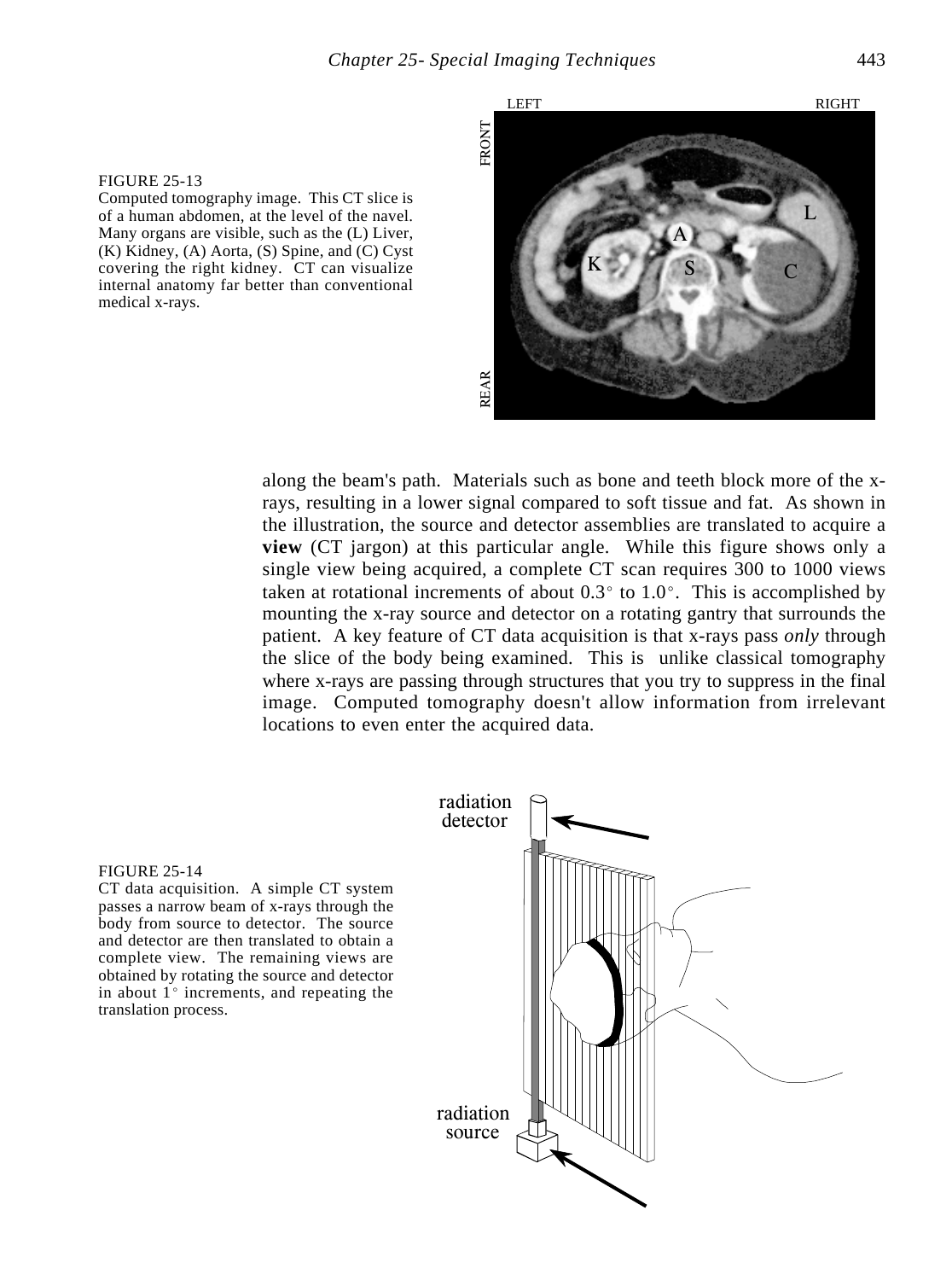Several preprocessing steps are usually needed before the image reconstruction can take place. For instance, the logarithm must be taken of each x-ray measurement. This is because x-rays decrease in intensity exponentially as they pass through material. Taking the logarithm provides a signal that is linearly related to the characteristics of the material being measured. Other preprocessing steps are used to compensate for the use of *polychromatic* (more than one energy) x-rays, and *multielement* detectors (as opposed to the single element shown in Fig. 25-14). While these are a key step in the overall technique, they are not related to the reconstruction algorithms and we won't discuss them further.

Figure 25-15 illustrates the relationship between the measured views and the corresponding image. Each sample acquired in a CT system is equal to the sum of the image values along a ray pointing to that sample. For example, view 1 is found by adding all the pixels in each row. Likewise, view 3 is found by adding all the pixels in each column. The other views, such as view 2, sum the pixels along rays that are at an angle.

There are four main approaches to calculating the slice image given the set of its views. These are called **CT reconstruction algorithms**. The first method is totally impractical, but provides a better understanding of the problem. It is based on solving many **simultaneous linear equations**. One equation can be written for each measurement. That is, a particular sample in a particular profile is the sum of a particular group of pixels in the image. To calculate *N* 2 unknown variables (i.e., the image pixel values), there must be  $N^2$ independent equations, and therefore  $N^2$  measurements. Most CT scanners acquire about 50% more samples than rigidly required by this analysis. For example, to reconstruct a  $512\times512$  image, a system might take 700 views with 600 samples in each view. By making the problem *overdetermined* in this manner, the final image has reduced noise and artifacts. The problem with this first method of CT reconstruction is computation time. Solving several hundred thousand simultaneous linear equations is an daunting task.

The second method of CT reconstruction uses **iterative** techniques to calculate the final image in small steps. There are several variations of this method: the Algebraic Reconstruction Technique (ART), Simultaneous Iterative Reconstruction Technique (SIRT), and Iterative Least Squares Technique (ILST). The difference between these methods is how the successive corrections are made: ray-by-ray, pixel-by-pixel, or simultaneously correcting the entire data set, respectively. As an example of these techniques, we will look at ART.

To start the ART algorithm, all the pixels in the image array are set to some arbitrary value. An iterative procedure is then used to gradually change the image array to correspond to the profiles. An iteration cycle consists of looping through each of the measured data points. For each measured value, the following question is asked: *how can the pixel values in the array be changed to make them consistent with this particular measurement*? In other words, the measured sample is compared with the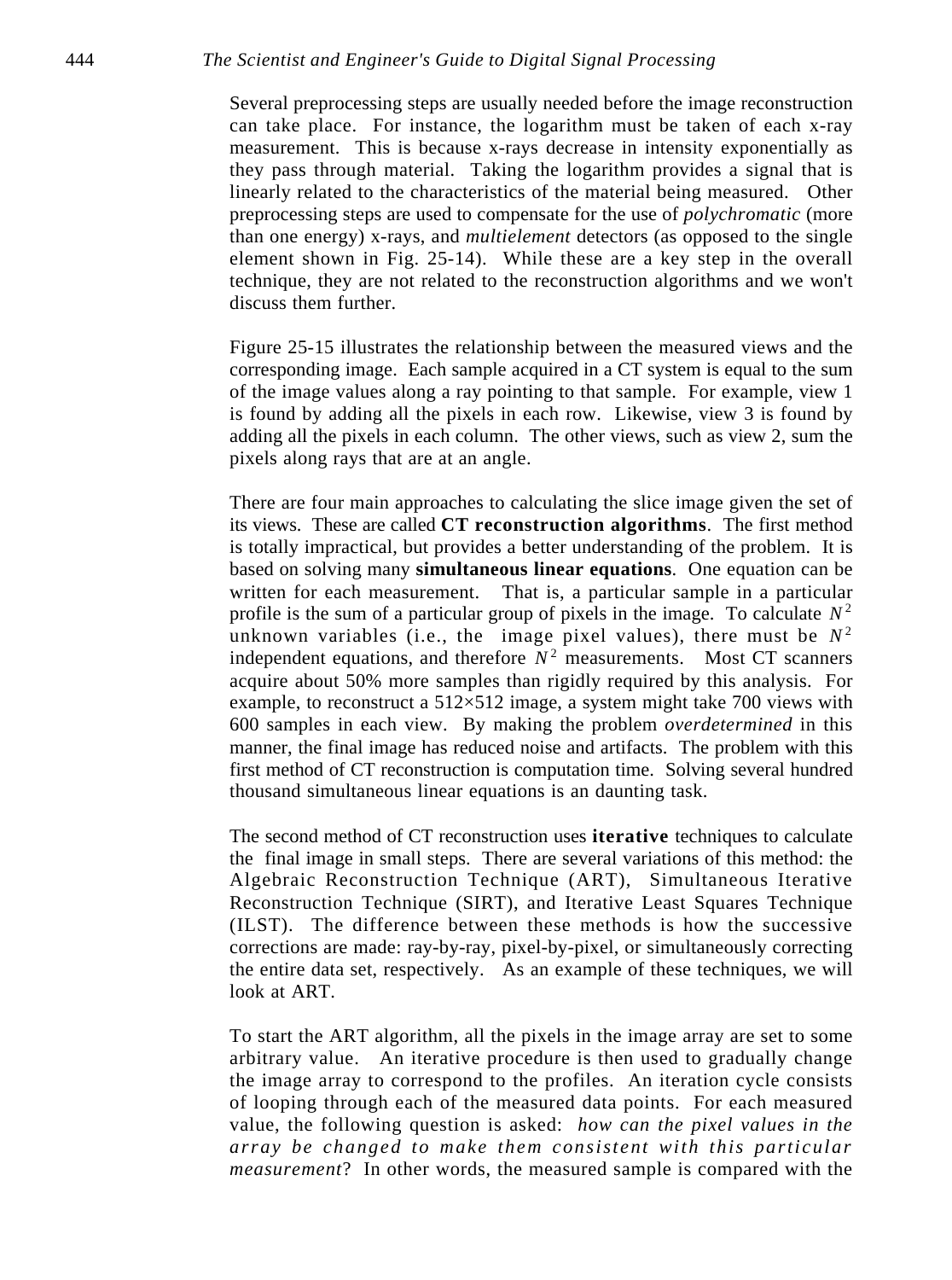



CT views. Computed tomography acquires a set of views and then reconstructs the corresponding image. Each sample in a view is equal to the sum of the image values along the ray that points to that sample. In this example, the image is a small pillbox surrounded by zeros. While only three views are shown here, a typical CT scan uses hundreds of views at slightly different angles.

sum of the image pixels along the ray pointing to the sample. If the ray sum is lower than the measured sample, all the pixels along the ray are increased in value. Likewise, if the ray sum is higher than the measured sample, all of the pixel values along the ray are decreased. After the first complete iteration cycle, there will still be an error between the ray sums and the measured values. This is because the changes made for any one measurement disrupts all the previous corrections made. The idea is that the errors become smaller with repeated iterations until the image converges to the proper solution.

Iterative techniques are generally slow, but they are useful when better algorithms are not available. In fact, ART was used in the first commercial medical CT scanner released in 1972, the EMI Mark I. We will revisit iterative techniques in the next chapter on neural networks. Development of the third and forth methods have almost entirely replaced iterative techniques in commercial CT products.

The last two reconstruction algorithms are based on formal mathematical solutions to the problem. These are elegant examples of DSP. The third method is called **filtered backprojection**. It is a modification of an older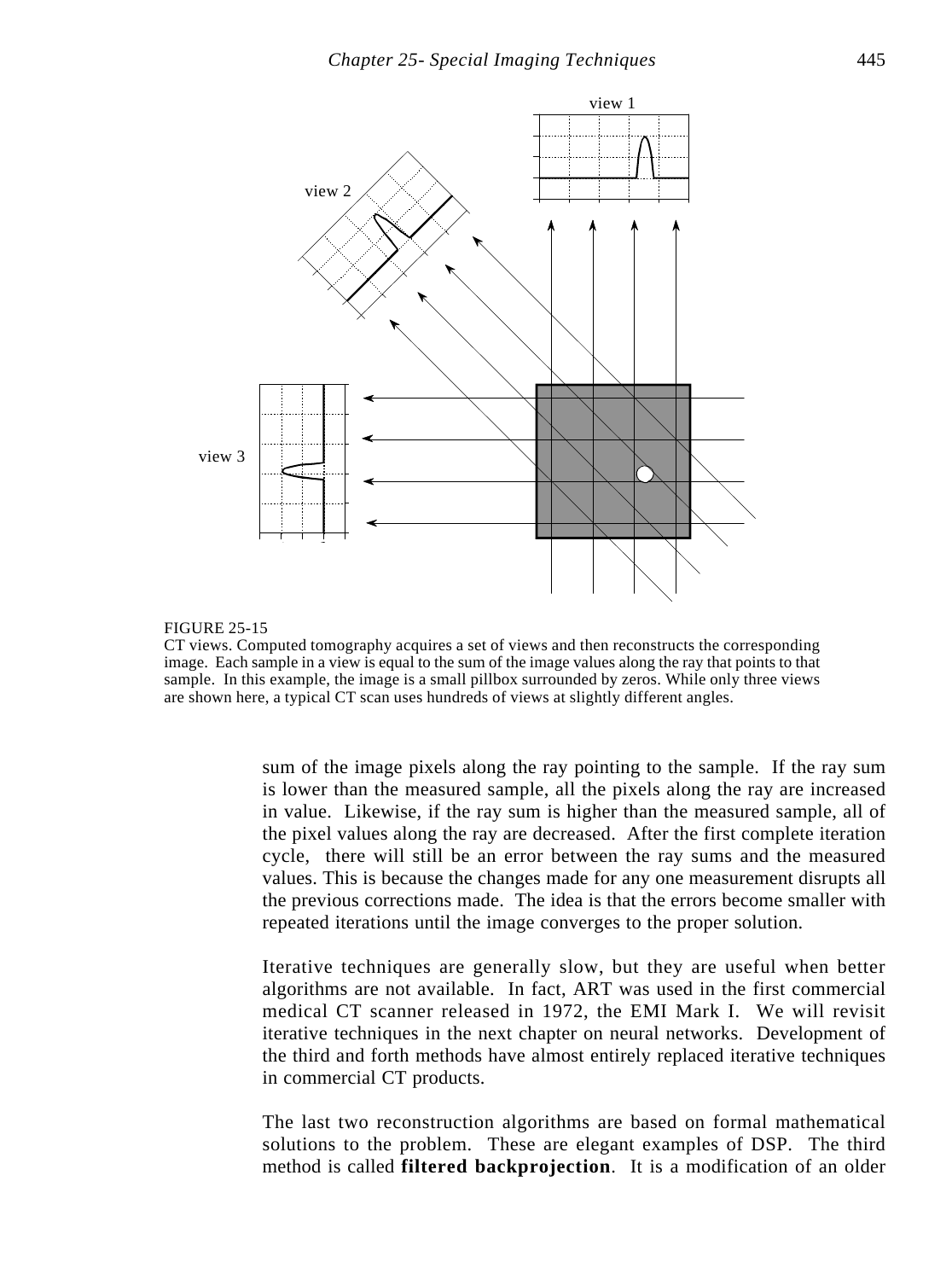

FIGURE 25-16 Backprojection. Backprojection reconstructs an image by taking each view and *smearing* it along the path it was originally acquired. The resulting image is a blurry version of the correct image.

technique, called **backprojection** or **simple backprojection.** Figure 25-16 shows that simple backprojection is a common sense approach, but very unsophisticated. An individual sample is backprojected by setting all the image pixels along the ray pointing to the sample to the same value. In less technical terms, a backprojection is formed by *smearing* each view back through the image in the direction it was originally acquired. The final backprojected image is then taken as the sum of all the backprojected views.

While backprojection is conceptually simple, it does not correctly solve the problem. As shown in (b), a backprojected image is very *blurry*. A single point in the *true* image is reconstructed as a circular region that decreases in intensity away from the center. In more formal terms, the point spread function of backprojection is circularly symmetric, and decreases as the reciprocal of its radius.

Filtered backprojection is a technique to correct the blurring encountered in simple backprojection. As illustrated in Fig. 25-17, each view is *filtered* before the backprojection to counteract the blurring PSF. That is, each of the one-dimensional views is convolved with a one-dimensional filter kernel to create a set of *filtered views*. These filtered views are then backprojected to provide the reconstructed image, a close approximation to the "correct" image. In fact, the image produced by filtered backprojection is *identical*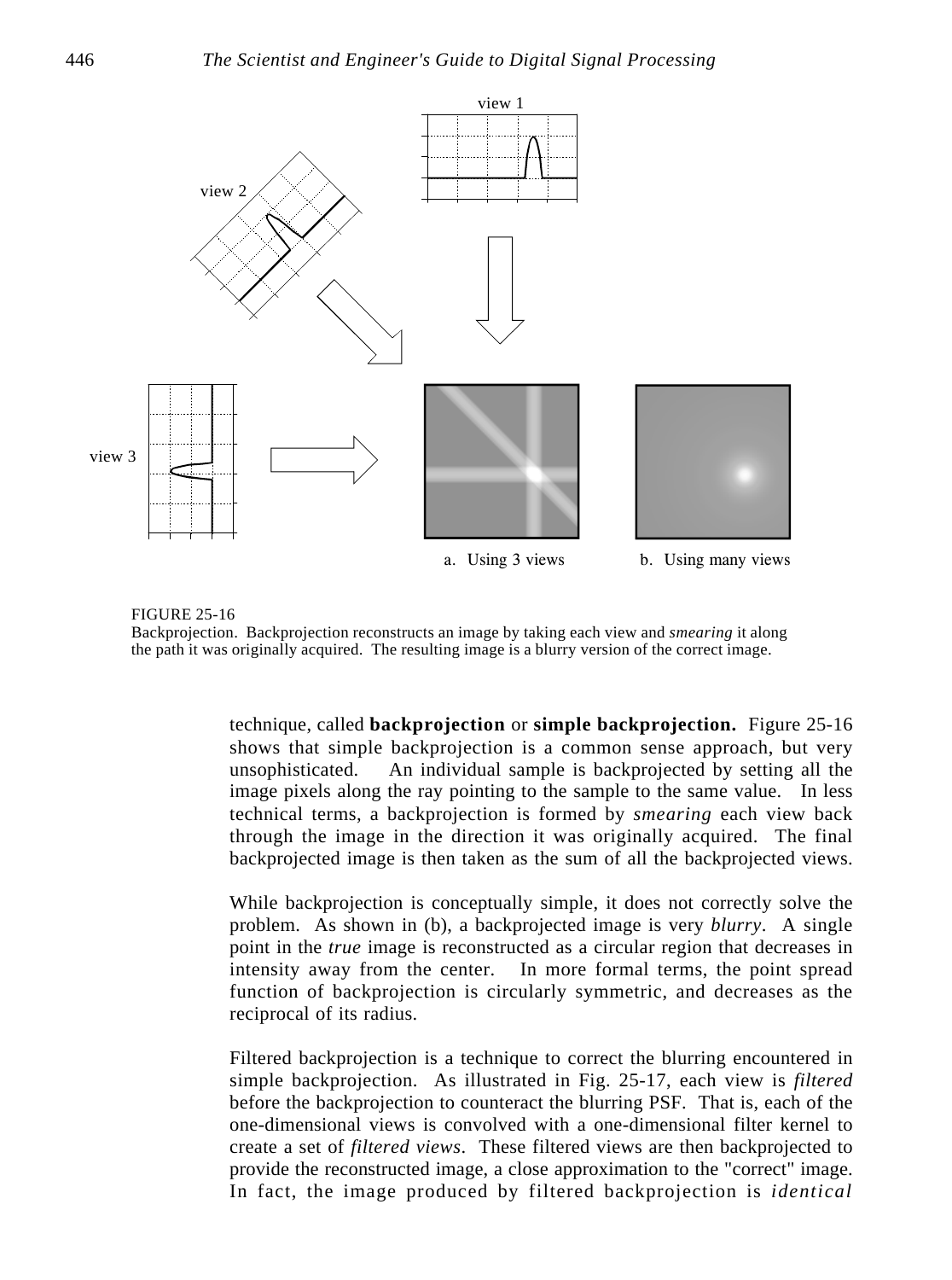

FIGURE 25-17 Filtered backprojection. Filtered backprojection reconstructs an image by filtering each view before backprojection. This removes the blurring seen in simple backprojection, and results in a mathematically exact reconstruction of the image. Filtered backprojection is the most commonly used algorithm for computed tomography systems.

> to the "correct" image when there are an *infinite* number of views and an *infinite* number of points per view.

> The filter kernel used in this technique will be discussed shortly. For now, notice how the profiles have been changed by the filter. The image in this example is a uniform white circle surrounded by a black background (a pillbox). Each of the acquired views has a flat background with a rounded region representing the white circle. Filtering changes the views in two significant ways. First, the top of the pulse is made flat, resulting in the final backprojection creating a *uniform* signal level within the circle. Second, negative spikes have been introduced at the sides of the pulse. When backprojected, these negative regions counteract the blur.

> The fourth method is called **Fourier reconstruction**. In the spatial domain, CT reconstruction involves the relationship between a two-dimensional image and its set of one-dimensional views. By taking the two-dimensional Fourier transform of the image and the one-dimensional Fourier transform of each of its views, the problem can be examined in the frequency domain. As it turns out, the relationship between an image and its views is far simpler in the frequency domain than in the spatial domain. The frequency domain analysis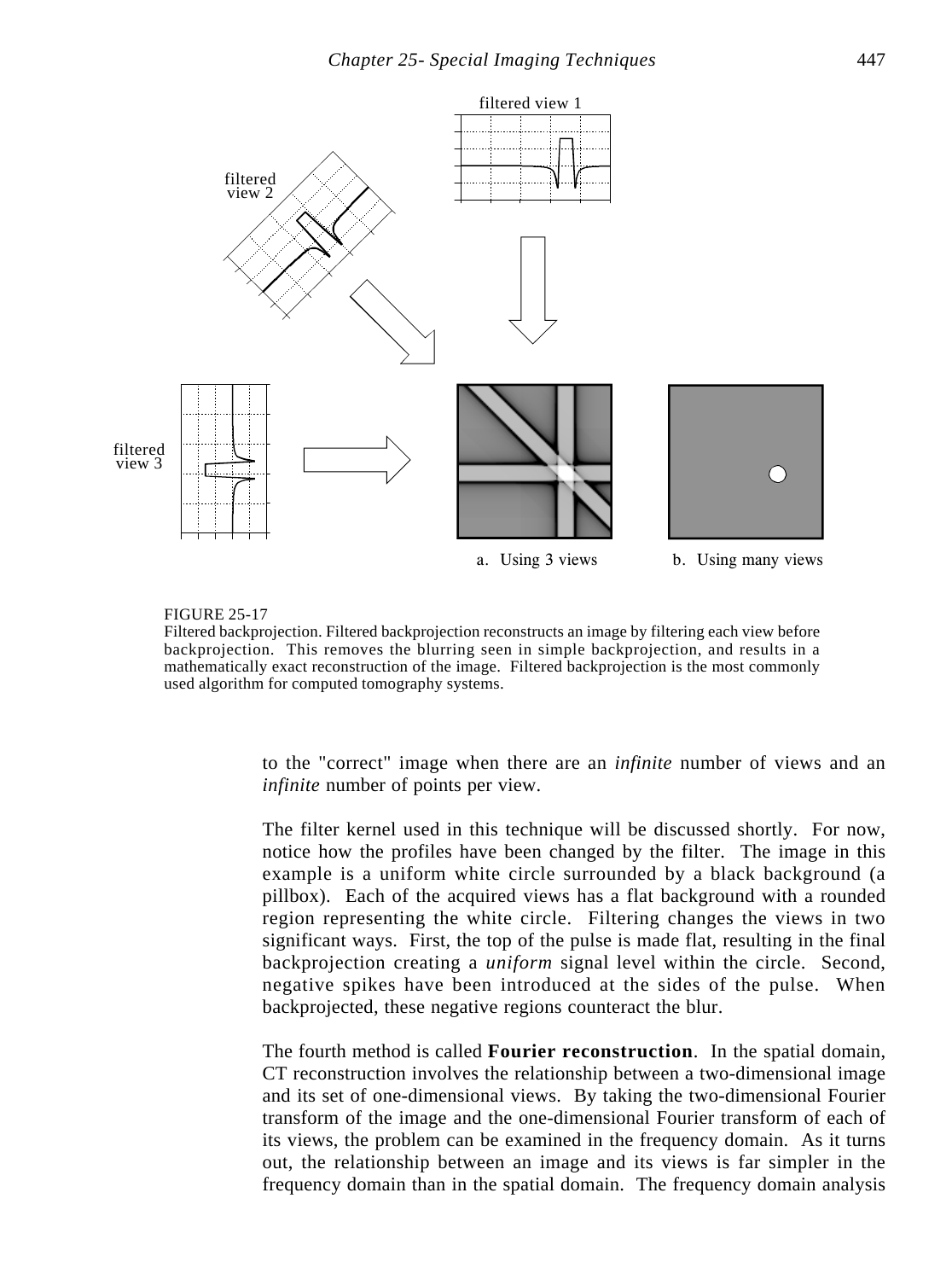of this problem is a milestone in CT technology called the **Fourier slice theorem**.

Figure 25-18 shows how the problem looks in both the spatial and the frequency domains. In the spatial domain, each view is found by integrating the image along rays at a particular angle. In the frequency domain, the image spectrum is represented in this illustration by a two-dimensional grid. The spectrum of each view (a one-dimensional signal) is represented by a dark line superimposed on the grid. As shown by the positioning of the lines on the grid, the Fourier slice theorem states that the spectrum of a view is identical to the values along a line (slice) through the image spectrum. For instance, the spectrum of view 1 is the same as the center column of the image spectrum, and the spectrum of view 3 is the same as the center row of the image spectrum. Notice that the spectrum of each view is positioned on the grid at the same angle that the view was originally acquired. All these frequency spectra include the negative frequencies and are displayed with zero frequency at the center.

Fourier reconstruction of a CT image requires three steps. First, the onedimensional FFT is taken of each view. Second, these view spectra are used to calculate the two-dimensional frequency spectrum of the image, as outlined by the Fourier slice theorem. Since the view spectra are arranged *radially*, and the correct image spectrum is arranged *rectangularly*, an interpolation routine is needed to make the conversion. Third, the inverse FFT is taken of the image spectrum to obtain the reconstructed image.



#### FIGURE 25-18

The Fourier Slice Theorem. The Fourier Slice Theorem describes the relationship between an image and its views in the frequency domain. In the spatial domain, each view is found by integrating the image along rays at a particular angle. In the frequency domain, the spectrum of each view is a one-dimensional "slice" of the two-dimensional image spectrum.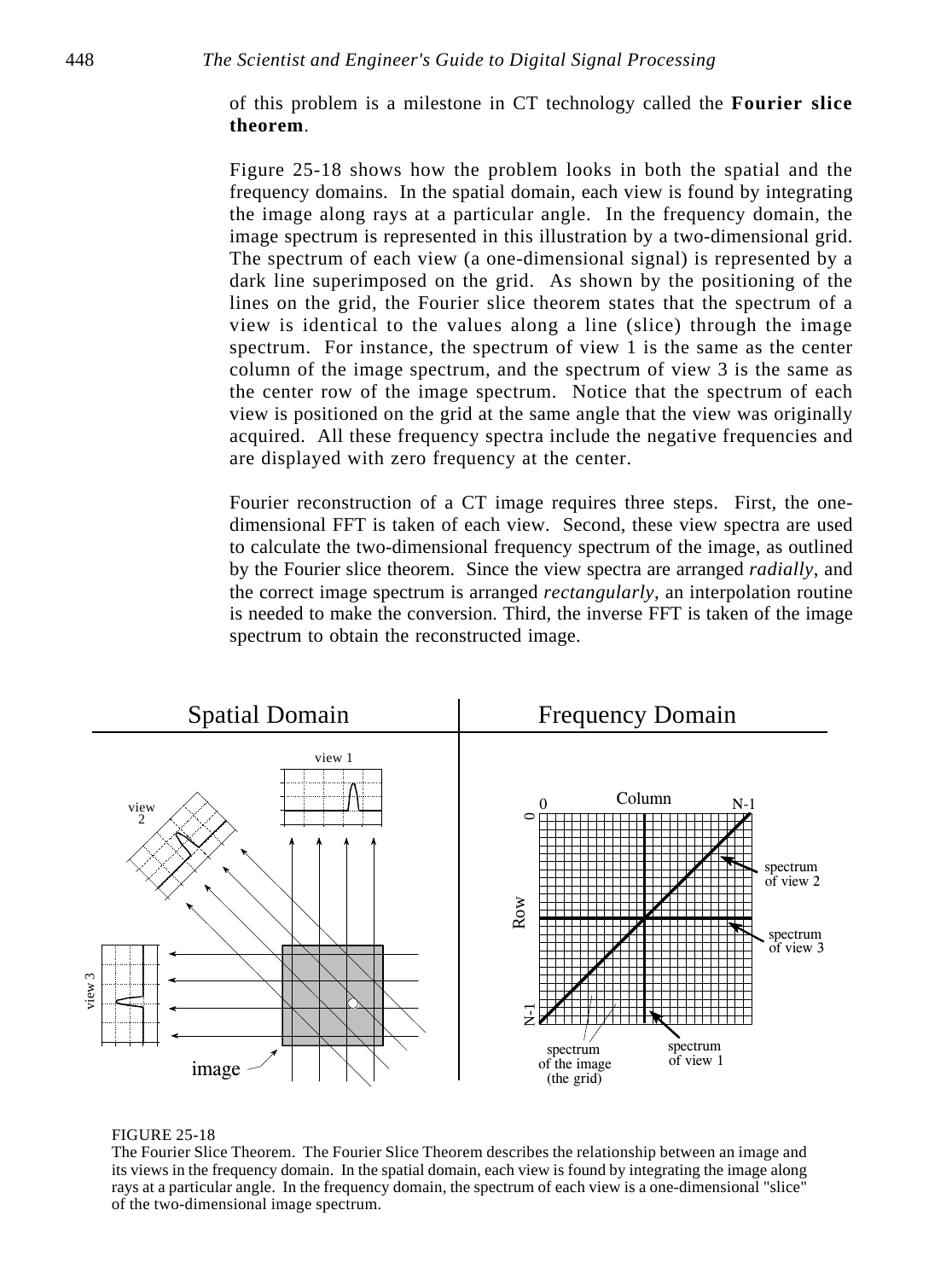

FIGURE 25-19 Backprojection filter. The frequency response of the backprojection filter is shown in (a), and the corresponding filter kernel is shown in (b). Equation 25-2 provides the values for the filter kernel.

This "radial to rectangular" conversion is also the key for understanding filtered backprojection. The radial arrangement is the spectrum of the backprojected image, while the rectangular grid is the spectrum of the correct image. If we compare one small region of the radial spectrum with the corresponding region of the rectangular grid, we find that the sample values are identical. However, they have a different *sample density*. The correct spectrum has uniformly spaced points throughout, as shown by the even spacing of the rectangular grid. In comparison, the backprojected spectrum has a higher sample density near the center because of its radial arrangement. In other words, the spokes of a wheel are closer together near the hub. This issue does not affect Fourier reconstruction because the interpolation is from the *values* of the nearest neighbors, not their *density*.

The filter in filtered backprojection cancels this unequal sample density. In particular, the frequency response of the filter must be the *inverse* of the sample density. Since the backprojected spectrum has a density of 1/*f*, the appropriate filter has a frequency response of  $H[f] = f$ . This frequency response is shown in Fig. 25-19a. The filter kernel is then found by taking the inverse Fourier transform, as shown in (b). Mathematically, the filter kernel is given by:

$$
h[0] = 1
$$

EQUATION 25-2 The filter kernel for filtered backprojection. Figure 25-19b shows a graph of this kernel.

 $h[k] = 0$  $h[k] = \frac{4/\pi^2}{s}$  $k^2$  for odd values of *k* for even values of *k*